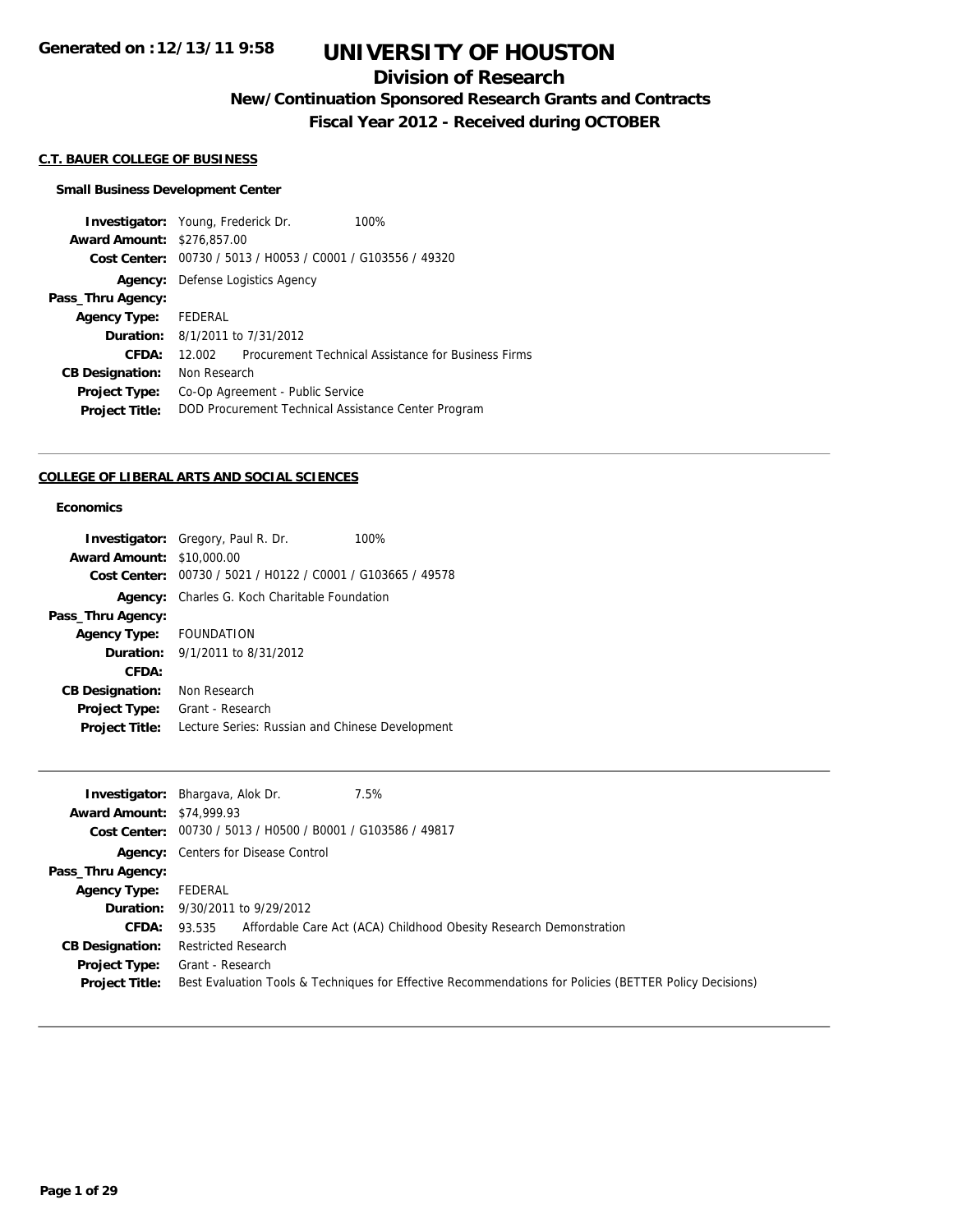# **Division of Research**

**New/Continuation Sponsored Research Grants and Contracts**

**Fiscal Year 2012 - Received during OCTOBER**

### **COLLEGE OF LIBERAL ARTS AND SOCIAL SCIENCES**

### **Health and Human Performance**

|                                  | <b>Investigator:</b> Lee, Rebecca Dr.   | 100%                                                                              |  |
|----------------------------------|-----------------------------------------|-----------------------------------------------------------------------------------|--|
| <b>Award Amount: \$62,639.00</b> |                                         |                                                                                   |  |
|                                  |                                         | Cost Center: 00730 / 5013 / H0500 / B0001 / G100252 / 45483                       |  |
| Agency:                          |                                         | University of Texas - Cancer Center (M.D. Anderson Hosp. & Tumor Inst.)           |  |
| Pass_Thru Agency:                |                                         | NIH/National Institute of Nursing Research                                        |  |
| <b>Agency Type:</b>              | FEDERAL                                 |                                                                                   |  |
|                                  | <b>Duration:</b> 7/22/2009 to 6/30/2012 |                                                                                   |  |
| CFDA:                            | 93.361                                  | Nursing Research                                                                  |  |
| <b>CB Designation:</b>           | <b>Restricted Research</b>              |                                                                                   |  |
| Project Type:                    | Grant - Research                        |                                                                                   |  |
| <b>Project Title:</b>            |                                         | Social Contextual and Environmental Predictors of PA in Sedentary Minority Adults |  |
|                                  |                                         |                                                                                   |  |

### **Psychology**

| <b>Investigator:</b> Francis, David Dr.                           |                            |                                                             | 20%                                                                  |
|-------------------------------------------------------------------|----------------------------|-------------------------------------------------------------|----------------------------------------------------------------------|
| <b>Award Amount: \$55,000.00</b>                                  |                            |                                                             |                                                                      |
|                                                                   |                            | Cost Center: 00730 / 5013 / H0288 / B0001 / G104367 / 49748 |                                                                      |
|                                                                   |                            | <b>Agency:</b> RMC Research Corporation                     |                                                                      |
| <b>Pass_Thru Agency:</b> USE DED100; U.S. Department of Education |                            |                                                             |                                                                      |
| <b>Agency Type:</b>                                               | FEDERAL                    |                                                             |                                                                      |
|                                                                   |                            | <b>Duration:</b> 10/1/2011 to 9/30/2012                     |                                                                      |
| CFDA:                                                             | 84.305                     |                                                             | National Institute on Student Achievement, Curriculum and Assessment |
| <b>CB Designation:</b>                                            | <b>Restricted Research</b> |                                                             |                                                                      |
| <b>Project Type:</b> Grant - Research                             |                            |                                                             |                                                                      |
| Project Title: Center on Instruction                              |                            |                                                             |                                                                      |
|                                                                   |                            |                                                             |                                                                      |

|                                  | 100%<br><b>Investigator:</b> Sharp, Carla Dr.                                        |                                                                                                  |
|----------------------------------|--------------------------------------------------------------------------------------|--------------------------------------------------------------------------------------------------|
| <b>Award Amount: \$15,000.00</b> |                                                                                      |                                                                                                  |
|                                  | Cost Center: 00730 / 5021 / H0125 / B0001 / G099469 / 45521                          |                                                                                                  |
|                                  | <b>Agency:</b> National Alliance for Research on Schizophrenia & Depression (NARSAD) |                                                                                                  |
| Pass_Thru Agency:                |                                                                                      |                                                                                                  |
| <b>Agency Type:</b>              | NON PROFIT                                                                           |                                                                                                  |
|                                  | <b>Duration:</b> 1/1/2010 to 12/31/2011                                              |                                                                                                  |
| CFDA:                            |                                                                                      |                                                                                                  |
| <b>CB Designation:</b>           | <b>Restricted Research</b>                                                           |                                                                                                  |
| Project Type:                    | Grant - Research                                                                     |                                                                                                  |
| <b>Project Title:</b>            |                                                                                      | fMRI of Reward-Related Decision-Making in Adolescents at High Risk for Major Depressive Disorder |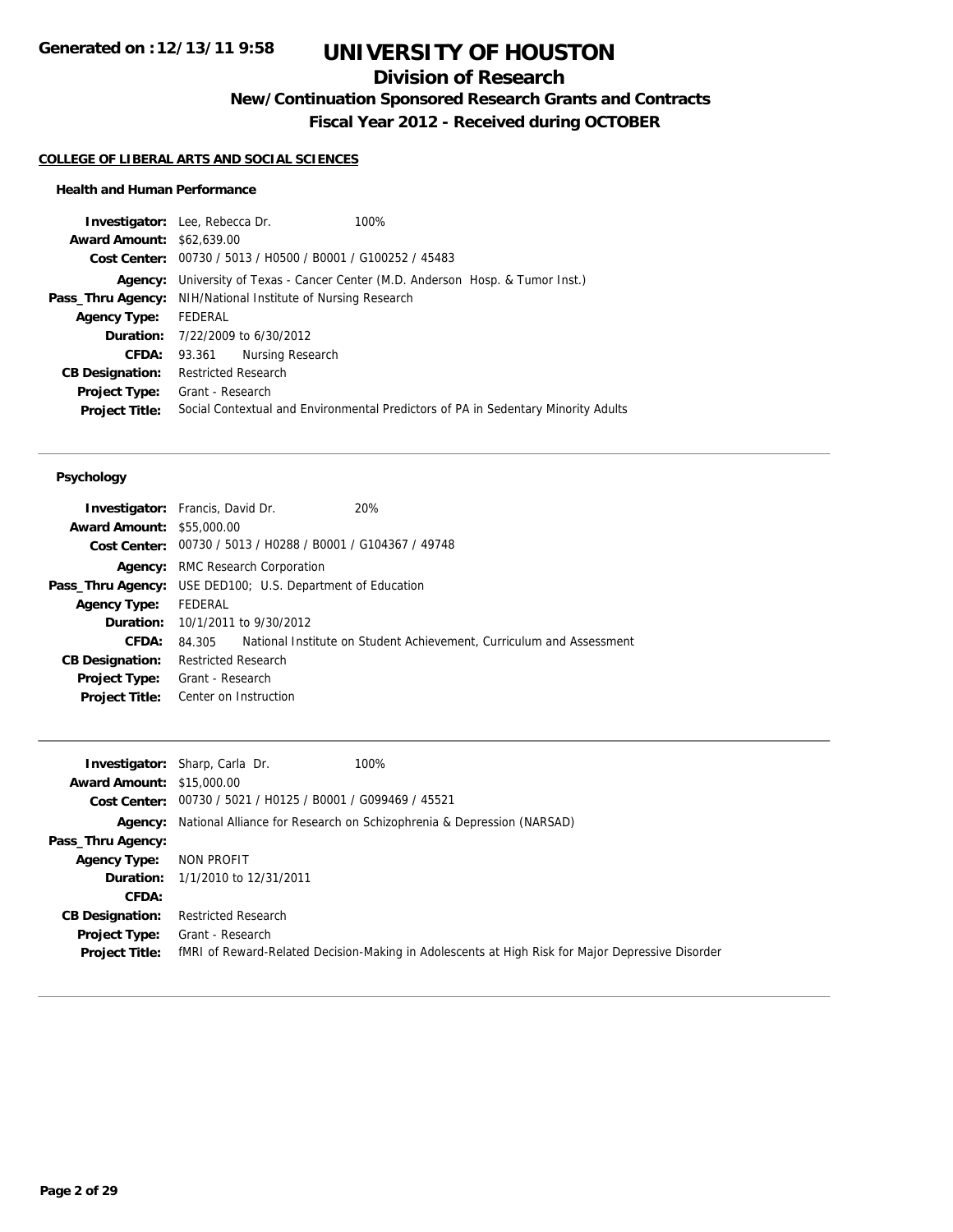# **Division of Research**

**New/Continuation Sponsored Research Grants and Contracts**

**Fiscal Year 2012 - Received during OCTOBER**

## **COLLEGE OF LIBERAL ARTS AND SOCIAL SCIENCES**

## **Psychology**

|                                 | <b>Investigator:</b> Zvolensky, Michael Dr.<br>100%         |
|---------------------------------|-------------------------------------------------------------|
| <b>Award Amount: \$8,155.00</b> |                                                             |
|                                 | Cost Center: 00730 / 5021 / H0125 / B0001 / G104148 / 49831 |
|                                 | <b>Agency:</b> University of Cincinnati                     |
| Pass_Thru Agency:               | American Lung Association                                   |
| Agency Type:                    | NON PROFIT                                                  |
|                                 | <b>Duration:</b> $9/1/2011$ to $6/30/2012$                  |
| CFDA:                           |                                                             |
| <b>CB Designation:</b>          | Restricted Research                                         |
| <b>Project Type:</b>            | Grant - Research                                            |
| <b>Project Title:</b>           | Asthma and Smoking Cessation                                |

| <b>Investigator:</b> Francis, David Dr.               |                  |                                                             | 20%                                                                         |
|-------------------------------------------------------|------------------|-------------------------------------------------------------|-----------------------------------------------------------------------------|
| <b>Award Amount: \$2,686.23</b>                       |                  |                                                             |                                                                             |
|                                                       |                  | Cost Center: 00730 / 5015 / H0288 / B0001 / G104364 / 49878 |                                                                             |
|                                                       |                  |                                                             | <b>Agency:</b> University of Texas Health Science Center at Houston         |
| <b>Pass_Thru Agency:</b> U.S. Department of Education |                  |                                                             |                                                                             |
| <b>Agency Type:</b>                                   | FEDERAL          |                                                             |                                                                             |
|                                                       |                  | <b>Duration:</b> 9/1/2011 to 12/15/2011                     |                                                                             |
| CFDA:                                                 |                  |                                                             | 84.305 National Institute on Student Achievement, Curriculum and Assessment |
| <b>CB Designation:</b>                                |                  | Non Restricted Research                                     |                                                                             |
| Project Type:                                         | Grant - Research |                                                             |                                                                             |
| <b>Project Title:</b>                                 |                  |                                                             | Salary Reimbursement Agreement for Maria Hernandez                          |
|                                                       |                  |                                                             |                                                                             |

|                                  | 6%<br><b>Investigator:</b> Mehta, Paras Dr.                                                             |
|----------------------------------|---------------------------------------------------------------------------------------------------------|
| <b>Award Amount: \$59,999.94</b> |                                                                                                         |
|                                  | Cost Center: 00730 / 5013 / H0500 / B0001 / G103586 / 49817                                             |
|                                  | <b>Agency:</b> Centers for Disease Control                                                              |
| Pass_Thru Agency:                |                                                                                                         |
| Agency Type:                     | FEDERAL                                                                                                 |
|                                  | <b>Duration:</b> 9/30/2011 to 9/29/2012                                                                 |
| <b>CFDA:</b>                     | Affordable Care Act (ACA) Childhood Obesity Research Demonstration<br>93.535                            |
| <b>CB Designation:</b>           | <b>Restricted Research</b>                                                                              |
| <b>Project Type:</b>             | Grant - Research                                                                                        |
| <b>Project Title:</b>            | Best Evaluation Tools & Techniques for Effective Recommendations for Policies (BETTER Policy Decisions) |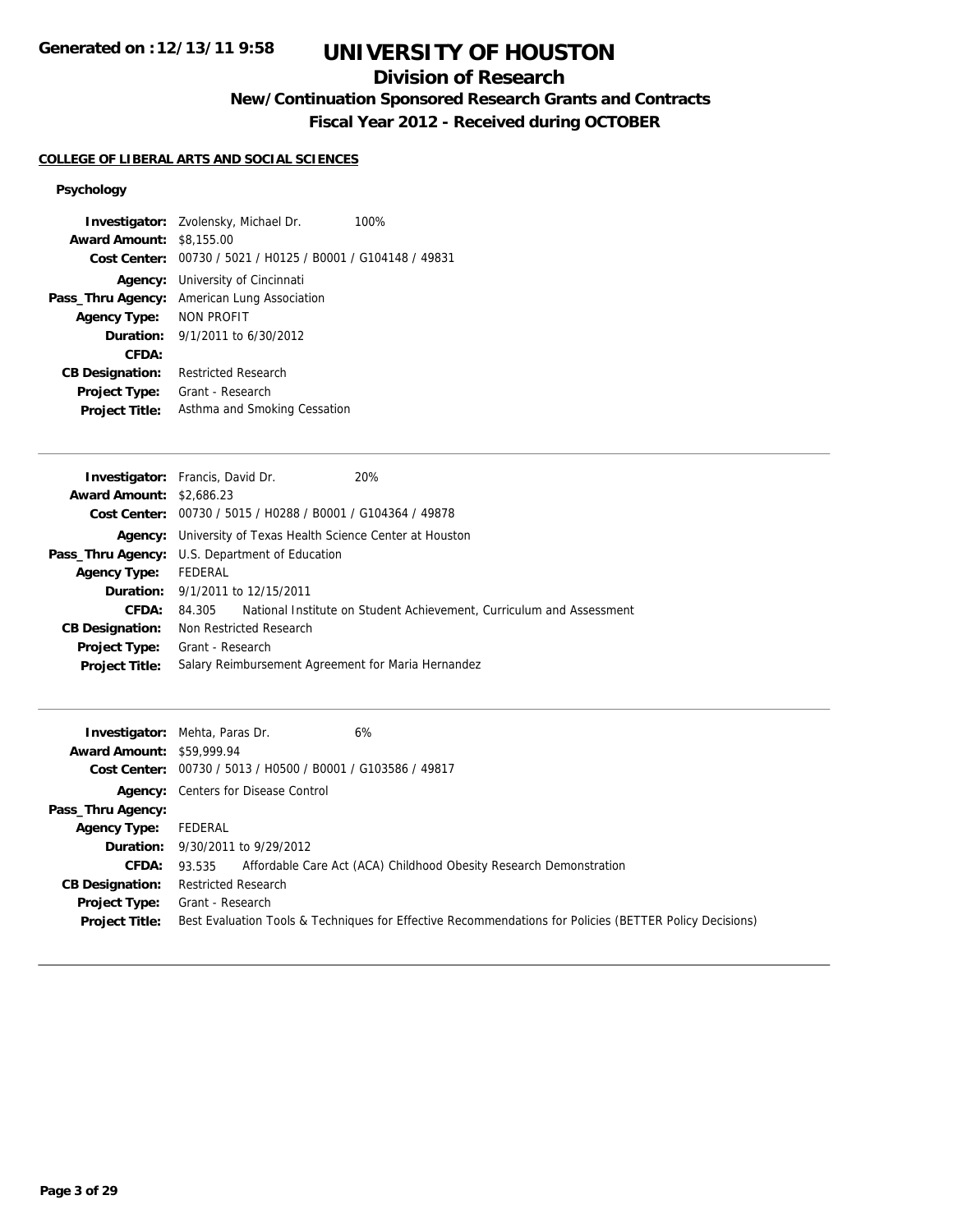# **Division of Research**

**New/Continuation Sponsored Research Grants and Contracts**

**Fiscal Year 2012 - Received during OCTOBER**

## **COLLEGE OF LIBERAL ARTS AND SOCIAL SCIENCES**

# **Psychology**

|                                 | <b>Investigator:</b> Massman, Paul Dr.                  | 100%                                                |
|---------------------------------|---------------------------------------------------------|-----------------------------------------------------|
| <b>Award Amount: \$7,996.01</b> |                                                         |                                                     |
| Cost Center:                    | 00730 / 5015 / H0125 / B0001 / G104199 / 49481          |                                                     |
| Agency:                         | University of Texas Health Science Center at Houston    |                                                     |
| Pass_Thru Agency:               | National Institute of Neurological Disorders and Stroke |                                                     |
| <b>Agency Type:</b>             | <b>FFDFRAL</b>                                          |                                                     |
| Duration:                       | 9/1/2011 to 8/31/2012                                   |                                                     |
| CFDA:                           | 93.853                                                  | Clinical Research Related to Neurological Disorders |
| <b>CB Designation:</b>          | Restricted Research                                     |                                                     |
| <b>Project Type:</b>            | Grant - Research                                        |                                                     |
| <b>Project Title:</b>           | Clinical Neuropsychology Training-UTHSCH Ewing-Cobbs    |                                                     |

|                                  | <b>Investigator:</b> Massman, Paul Dr.<br>100%              |
|----------------------------------|-------------------------------------------------------------|
| <b>Award Amount: \$22,215.00</b> |                                                             |
|                                  | Cost Center: 00730 / 5016 / H0125 / A0001 / G104181 / 49445 |
| Agency:                          | University of Texas Health Science Center at Houston        |
| Pass_Thru Agency:                |                                                             |
| <b>Agency Type:</b>              | <b>STATE</b>                                                |
|                                  | <b>Duration:</b> 9/1/2011 to 8/31/2012                      |
| CFDA:                            |                                                             |
| <b>CB Designation:</b>           | Non Research                                                |
| <b>Project Type:</b>             | Contract - Instruction                                      |
| <b>Project Title:</b>            | Clinical Neuropsychology Training-UTHSCH Barnes             |

## **COLLEGE OF NATURAL SCIENCES AND MATHEMATICS**

## **Biology/Biochemistry**

| <b>Award Amount: \$3,695.20</b> | <b>Investigator:</b> Willson, Richard C. Dr.<br>8%             |
|---------------------------------|----------------------------------------------------------------|
|                                 | Cost Center: 00730 / 5015 / H0070 / B0001 / G104403 / 49786    |
|                                 | <b>Agency:</b> University of Texas Medical Branch at Galveston |
| Pass_Thru Agency:               | National Institute of Allergy and Infectious Diseases          |
| <b>Agency Type:</b>             | FEDERAL                                                        |
| <b>Duration:</b>                | 3/1/2011 to 2/29/2012                                          |
| CFDA:                           | Allergy, Immunology, and Transplantation Research<br>93.855    |
| <b>CB Designation:</b>          | <b>Restricted Research</b>                                     |
| <b>Project Type:</b>            | Grant - Research                                               |
| <b>Project Title:</b>           | Towards the Development of a Syndrome-Specific Diagnostic Tool |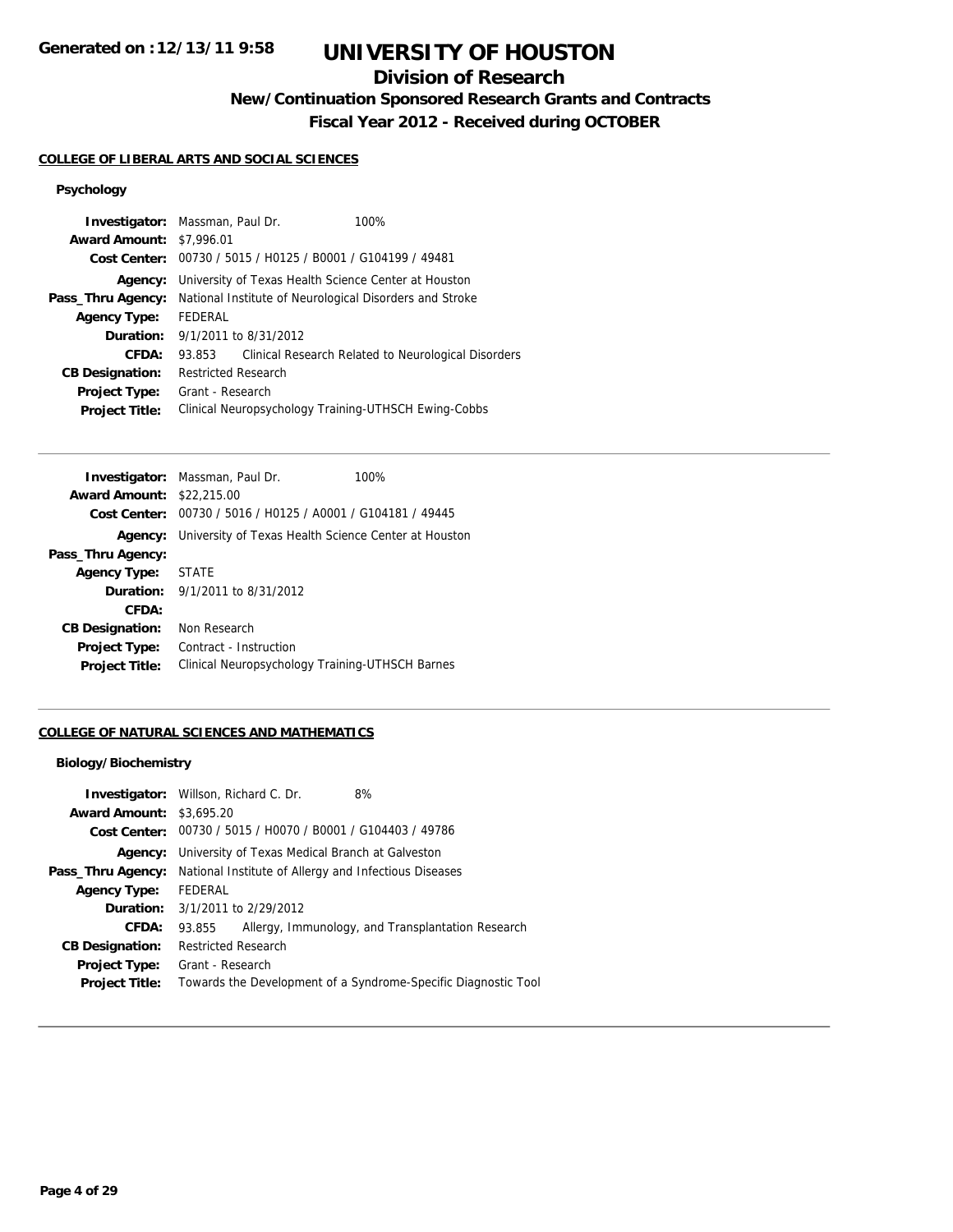# **Division of Research**

**New/Continuation Sponsored Research Grants and Contracts**

**Fiscal Year 2012 - Received during OCTOBER**

## **COLLEGE OF NATURAL SCIENCES AND MATHEMATICS**

## **Biology/Biochemistry**

|                                  | <b>Investigator:</b> Briggs, James M. Dr.<br>17%                           |
|----------------------------------|----------------------------------------------------------------------------|
| <b>Award Amount: \$30,893.76</b> |                                                                            |
|                                  | Cost Center: 00730 / 5015 / H0107 / B0001 / G101701 / 47739                |
| Agency:                          | University of Texas Medical Branch at Galveston                            |
|                                  | <b>Pass_Thru Agency:</b> National Institute on Drug Abuse                  |
| <b>Agency Type:</b>              | FEDERAL                                                                    |
|                                  | <b>Duration:</b> 9/30/2010 to 8/31/2012                                    |
| CFDA:                            | Drug Abuse Research Programs<br>93.279                                     |
| <b>CB Designation:</b>           | <b>Restricted Research</b>                                                 |
| <b>Project Type:</b>             | Grant - Research                                                           |
| <b>Project Title:</b>            | The 5-HT2cR Protein Complex: Mining a New Therapeutic Target for Addiction |
|                                  |                                                                            |

### **Chemistry**

| <b>Investigator:</b> Gilbertson, Scott Dr.                |                     |                                                             | 83%                                                                        |  |
|-----------------------------------------------------------|---------------------|-------------------------------------------------------------|----------------------------------------------------------------------------|--|
| <b>Award Amount: \$150,834.24</b>                         |                     |                                                             |                                                                            |  |
|                                                           |                     | Cost Center: 00730 / 5015 / H0107 / B0001 / G101701 / 47739 |                                                                            |  |
| Agency:                                                   |                     | University of Texas Medical Branch at Galveston             |                                                                            |  |
| <b>Pass_Thru Agency:</b> National Institute on Drug Abuse |                     |                                                             |                                                                            |  |
| <b>Agency Type:</b>                                       | FEDERAL             |                                                             |                                                                            |  |
|                                                           |                     | <b>Duration:</b> 9/30/2010 to 8/31/2012                     |                                                                            |  |
| <b>CFDA:</b>                                              | 93.279              | Drug Abuse Research Programs                                |                                                                            |  |
| <b>CB Designation:</b>                                    | Restricted Research |                                                             |                                                                            |  |
| <b>Project Type:</b>                                      | Grant - Research    |                                                             |                                                                            |  |
| <b>Project Title:</b>                                     |                     |                                                             | The 5-HT2cR Protein Complex: Mining a New Therapeutic Target for Addiction |  |
|                                                           |                     |                                                             |                                                                            |  |

## **Computer Science**

| <b>Award Amount: \$62,427.75</b>       | 25%<br><b>Investigator:</b> Kakadiaris, Ioannis Dr.<br>Cost Center: 00730 / 5013 / H0246 / B0001 / G098752 / 46373         |
|----------------------------------------|----------------------------------------------------------------------------------------------------------------------------|
|                                        | <b>Agency:</b> U.S. Department of Justice - National Institute of Justice                                                  |
| Pass_Thru Agency:                      |                                                                                                                            |
| <b>Agency Type:</b>                    | FEDERAL                                                                                                                    |
|                                        | <b>Duration:</b> 2/1/2010 to 12/31/2012                                                                                    |
| <b>CFDA:</b>                           | Justice Research, Development, and Evaluation Project Grants<br>16.560                                                     |
| <b>CB Designation:</b>                 | <b>Restricted Research</b>                                                                                                 |
| Project Type:<br><b>Project Title:</b> | Grant - Research<br>Learning Models for Predictive Behavioral Intent and Activity Analysis in Wide Area Video Surveillance |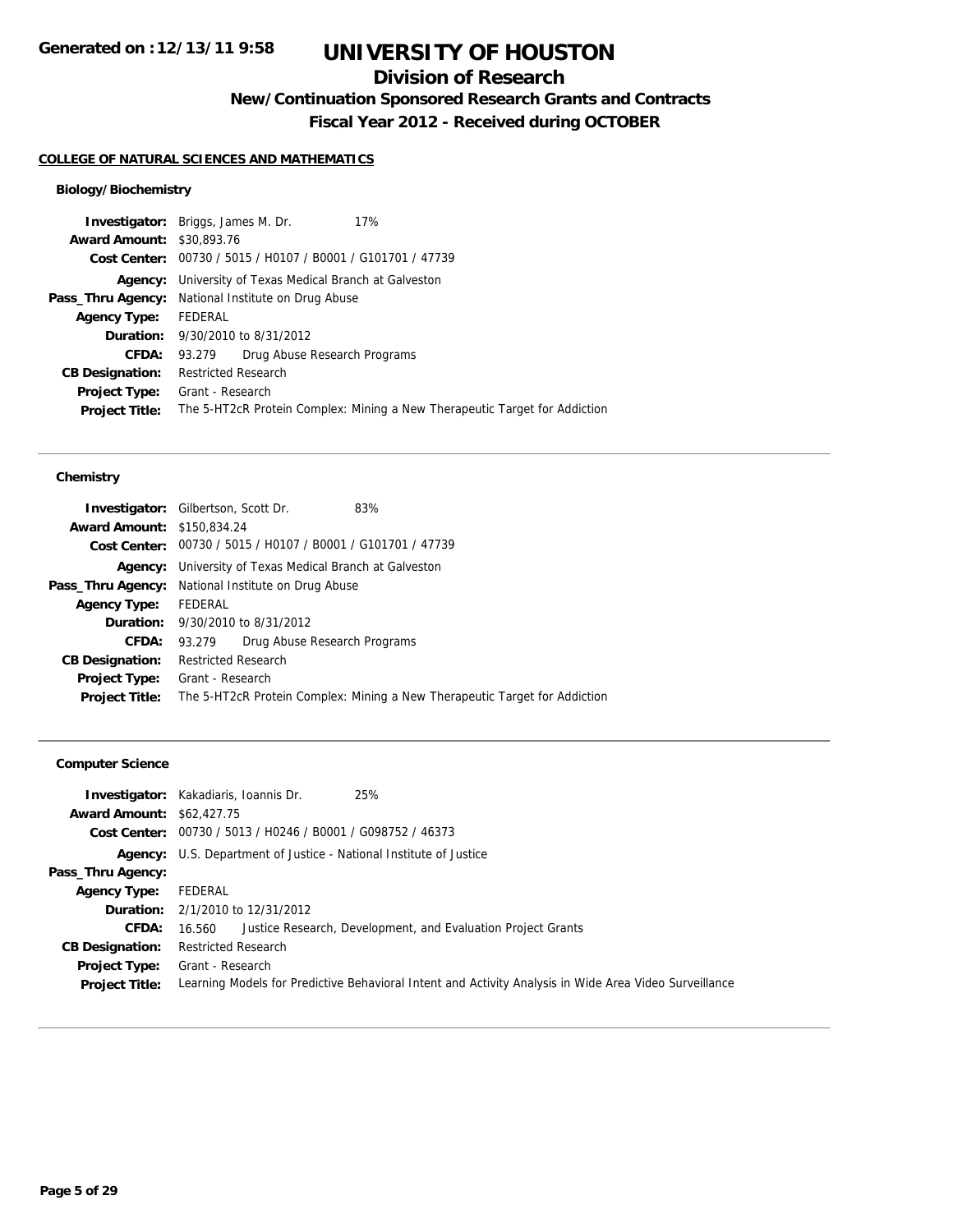# **Division of Research**

**New/Continuation Sponsored Research Grants and Contracts**

**Fiscal Year 2012 - Received during OCTOBER**

## **COLLEGE OF NATURAL SCIENCES AND MATHEMATICS**

### **Computer Science**

|                                  | 25%<br><b>Investigator:</b> Shah, Shishir Dr.                                                          |
|----------------------------------|--------------------------------------------------------------------------------------------------------|
| <b>Award Amount: \$62,427.75</b> |                                                                                                        |
|                                  | Cost Center: 00730 / 5013 / H0246 / B0001 / G098752 / 46373                                            |
|                                  | <b>Agency:</b> U.S. Department of Justice - National Institute of Justice                              |
| Pass_Thru Agency:                |                                                                                                        |
| <b>Agency Type:</b>              | FEDERAL                                                                                                |
|                                  | <b>Duration:</b> 2/1/2010 to 12/31/2012                                                                |
| <b>CFDA:</b>                     | 16.560 Justice Research, Development, and Evaluation Project Grants                                    |
| <b>CB Designation:</b>           | <b>Restricted Research</b>                                                                             |
| <b>Project Type:</b>             | Grant - Research                                                                                       |
| <b>Project Title:</b>            | Learning Models for Predictive Behavioral Intent and Activity Analysis in Wide Area Video Surveillance |

|                                 | 100%<br><b>Investigator:</b> Chapman, Barbara M. Dr.                 |
|---------------------------------|----------------------------------------------------------------------|
| <b>Award Amount: \$5,000.00</b> |                                                                      |
|                                 | <b>Cost Center:</b> $00730 / 5013 / 40108 / 80001 / 6104291 / 49703$ |
|                                 | <b>Agency:</b> National Science Foundation                           |
| Pass_Thru Agency:               |                                                                      |
| <b>Agency Type:</b>             | FEDERAL                                                              |
|                                 | <b>Duration:</b> 10/1/2011 to 9/30/2012                              |
| CFDA:                           | Computer and Information Science and Engineering (CISE)<br>47.070    |
| <b>CB Designation:</b>          | <b>Restricted Research</b>                                           |
| <b>Project Type:</b>            | Grant - Research                                                     |
| <b>Project Title:</b>           | Increasing Student Participation in Fifth PGAS Conference (PGAS11)   |
|                                 |                                                                      |

|                                  | <b>Investigator:</b> Chapman, Barbara M. Dr.<br>50%                                      |
|----------------------------------|------------------------------------------------------------------------------------------|
| <b>Award Amount: \$85,480.50</b> |                                                                                          |
|                                  | Cost Center: 00730 / 5043 / H0546 / B0001 / G101840 / 47011                              |
|                                  | Agency: UT-Battelle, LLC                                                                 |
|                                  | <b>Pass_Thru Agency:</b> U.S. Department of Energy-Oak Ridge                             |
| <b>Agency Type:</b>              | FEDERAL                                                                                  |
|                                  | <b>Duration:</b> 7/28/2010 to 3/15/2012                                                  |
| <b>CFDA:</b>                     | 81,000 Department of Energy                                                              |
| <b>CB Designation:</b>           | <b>Restricted Research</b>                                                               |
| Project Type:                    | Contract - Research                                                                      |
| <b>Project Title:</b>            | Preparation of the OpenSHMEM API for the HPC community and Chapel Environment Maturation |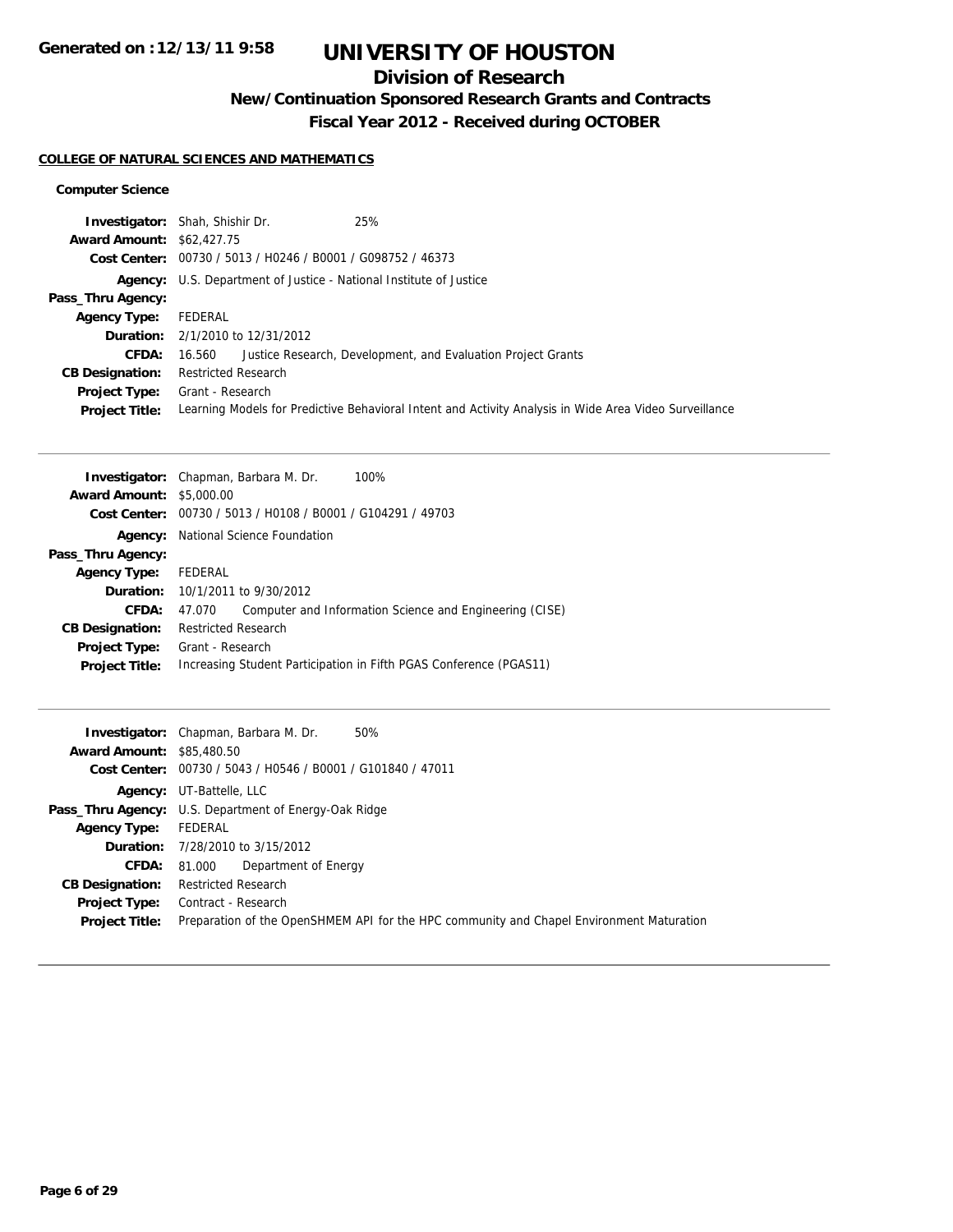# **Division of Research**

**New/Continuation Sponsored Research Grants and Contracts**

**Fiscal Year 2012 - Received during OCTOBER**

## **COLLEGE OF NATURAL SCIENCES AND MATHEMATICS**

## **Computer Science**

| <b>Investigator:</b> Pavlidis, Ioannis Dr. |                            |                                                             | 50%                                                                       |
|--------------------------------------------|----------------------------|-------------------------------------------------------------|---------------------------------------------------------------------------|
| <b>Award Amount: \$25,000.00</b>           |                            |                                                             |                                                                           |
|                                            |                            | Cost Center: 00730 / 5013 / H0246 / B0001 / G103975 / 49756 |                                                                           |
| Agency:                                    |                            | National Institute of Standards and Technology              |                                                                           |
| Pass_Thru Agency:                          |                            |                                                             |                                                                           |
| <b>Agency Type:</b>                        | FEDERAL                    |                                                             |                                                                           |
| <b>Duration:</b> $9/1/2011$ to $8/31/2012$ |                            |                                                             |                                                                           |
| CFDA:                                      | 11.609                     |                                                             | Measurement and Engineering Research and Standards                        |
| <b>CB Designation:</b>                     | <b>Restricted Research</b> |                                                             |                                                                           |
| <b>Project Type:</b>                       | Grant - Research           |                                                             |                                                                           |
| <b>Project Title:</b>                      |                            |                                                             | Identifying and Quantifying Facial Signs of Stress across the EM Spectrum |
|                                            |                            |                                                             |                                                                           |

#### **Geosciences**

|                                   | <b>Investigator:</b> Mann, Paul Dr.                         | 100% |
|-----------------------------------|-------------------------------------------------------------|------|
| <b>Award Amount: \$180,000.00</b> |                                                             |      |
|                                   | Cost Center: 00730 / 5022 / H0109 / B0001 / G103956 / 49251 |      |
|                                   | <b>Agency:</b> Various Private Profit Agencies              |      |
| Pass_Thru Agency:                 |                                                             |      |
| <b>Agency Type:</b>               | PROFIT                                                      |      |
|                                   | <b>Duration:</b> 6/1/2011 to 8/31/2014                      |      |
| CFDA:                             |                                                             |      |
| <b>CB Designation:</b>            | <b>Restricted Research</b>                                  |      |
| <b>Project Type:</b>              | Contract - Research                                         |      |
| <b>Project Title:</b>             | Caribbean Basins, Tectonics, and Hydrocarbons - Phase III   |      |
|                                   |                                                             |      |

|                                  | <b>Investigator:</b> Lapen, Thomas Dr.                      | 100%                                                                                       |
|----------------------------------|-------------------------------------------------------------|--------------------------------------------------------------------------------------------|
| <b>Award Amount: \$15,000.00</b> |                                                             |                                                                                            |
|                                  | Cost Center: 00730 / 5013 / H0109 / B0001 / G097228 / 43886 |                                                                                            |
|                                  |                                                             | Agency: NASA - National Aeronautics and Space Administration - Goddard Space Flight Center |
| Pass_Thru Agency:                |                                                             |                                                                                            |
| <b>Agency Type:</b>              | FEDERAL                                                     |                                                                                            |
|                                  | <b>Duration:</b> 11/14/2008 to 3/1/2012                     |                                                                                            |
| <b>CFDA:</b>                     | Aerospace Education Services Program<br>43.001              |                                                                                            |
| <b>CB Designation:</b>           | <b>Restricted Research</b>                                  |                                                                                            |
| Project Type:                    | Grant - Research                                            |                                                                                            |
| <b>Project Title:</b>            | Test of Hf Isotope Heterogeneity in the Early Solar System. |                                                                                            |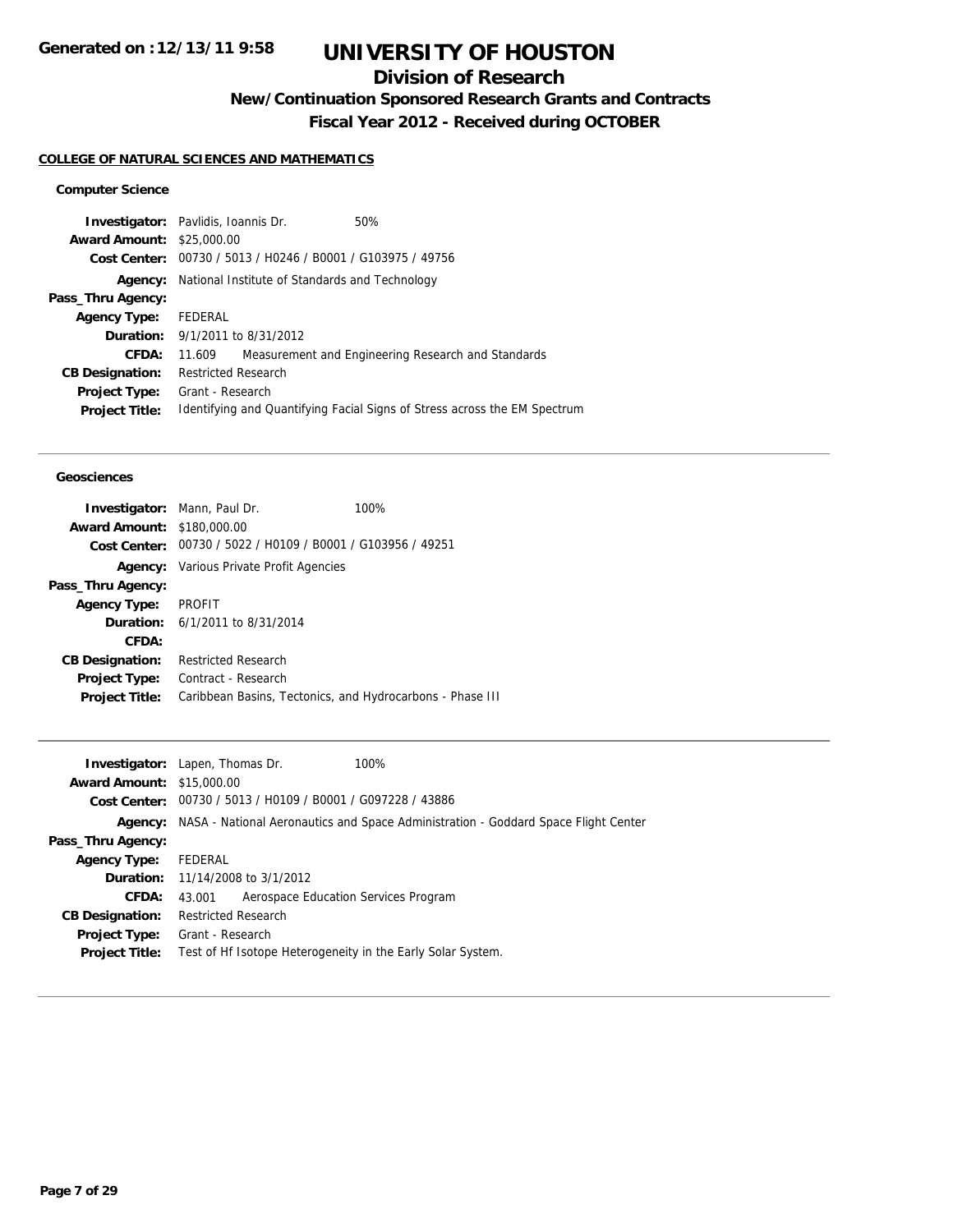# **Division of Research**

# **New/Continuation Sponsored Research Grants and Contracts**

**Fiscal Year 2012 - Received during OCTOBER**

## **COLLEGE OF NATURAL SCIENCES AND MATHEMATICS**

### **Geosciences**

|                                  | Investigator: Khan, Shuhab Dr.                              | 100%                                                                                                       |
|----------------------------------|-------------------------------------------------------------|------------------------------------------------------------------------------------------------------------|
| <b>Award Amount: \$88,194.00</b> | Cost Center: 00730 / 5013 / H0109 / B0001 / G100687 / 47548 |                                                                                                            |
|                                  | Agency: National Academy of Sciences                        |                                                                                                            |
|                                  | Pass_Thru Agency: U.S. Department of State                  |                                                                                                            |
| <b>Agency Type:</b>              | <b>FEDERAL</b>                                              |                                                                                                            |
| Duration:                        | 11/15/2010 to 11/14/2012                                    |                                                                                                            |
| CFDA:                            | 19.017                                                      |                                                                                                            |
| <b>CB Designation:</b>           | <b>Restricted Research</b>                                  |                                                                                                            |
| Project Type:                    | Grant - Research                                            |                                                                                                            |
| Project Title:                   | Northern Areas of Pakistan                                  | Integration of Geological, Geochemical, Remote Sensing and Field Data for Finding Gold Source Rocks in the |
|                                  | Investigator: Han, De-Hua Dr.                               | 100%                                                                                                       |
| <b>Award Amount: \$40,000.00</b> |                                                             |                                                                                                            |
|                                  | Cost Center: 00730 / 5022 / H0109 / B0001 / G094777 / 40041 |                                                                                                            |
|                                  | Agency: Various Private Profit Agencies                     |                                                                                                            |
| Pass_Thru Agency:                |                                                             |                                                                                                            |
| <b>Agency Type:</b>              | <b>PROFIT</b>                                               |                                                                                                            |
| Duration:                        | 1/1/2007 to 12/31/2020                                      |                                                                                                            |
| CFDA:                            |                                                             |                                                                                                            |
| <b>CB Designation:</b>           | <b>Restricted Research</b>                                  |                                                                                                            |
| Project Type:                    | Contract - Research                                         |                                                                                                            |
| <b>Project Title:</b>            | Fluid & Rock Properties and Seismic Hydrocarbon Indicators  |                                                                                                            |
|                                  | Investigator: Bhattacharya, Janok Dr.                       | 100%                                                                                                       |
| <b>Award Amount: \$35,000.00</b> |                                                             |                                                                                                            |
|                                  | Cost Center: 00730 / 5022 / H0109 / B0001 / G094776 / 40027 |                                                                                                            |
|                                  | <b>Agency:</b> Various Private Profit Agencies              |                                                                                                            |
| Pass_Thru Agency:                |                                                             |                                                                                                            |
| <b>Agency Type:</b>              | <b>PROFIT</b>                                               |                                                                                                            |
| Duration:                        | 1/1/2007 to 12/31/2012                                      |                                                                                                            |
| CFDA:                            |                                                             |                                                                                                            |
| <b>CB Designation:</b>           | <b>Restricted Research</b>                                  |                                                                                                            |
| Project Type:                    | Contract - Research                                         |                                                                                                            |
| <b>Project Title:</b>            | Quantitative Sedimentology Research Consortium              |                                                                                                            |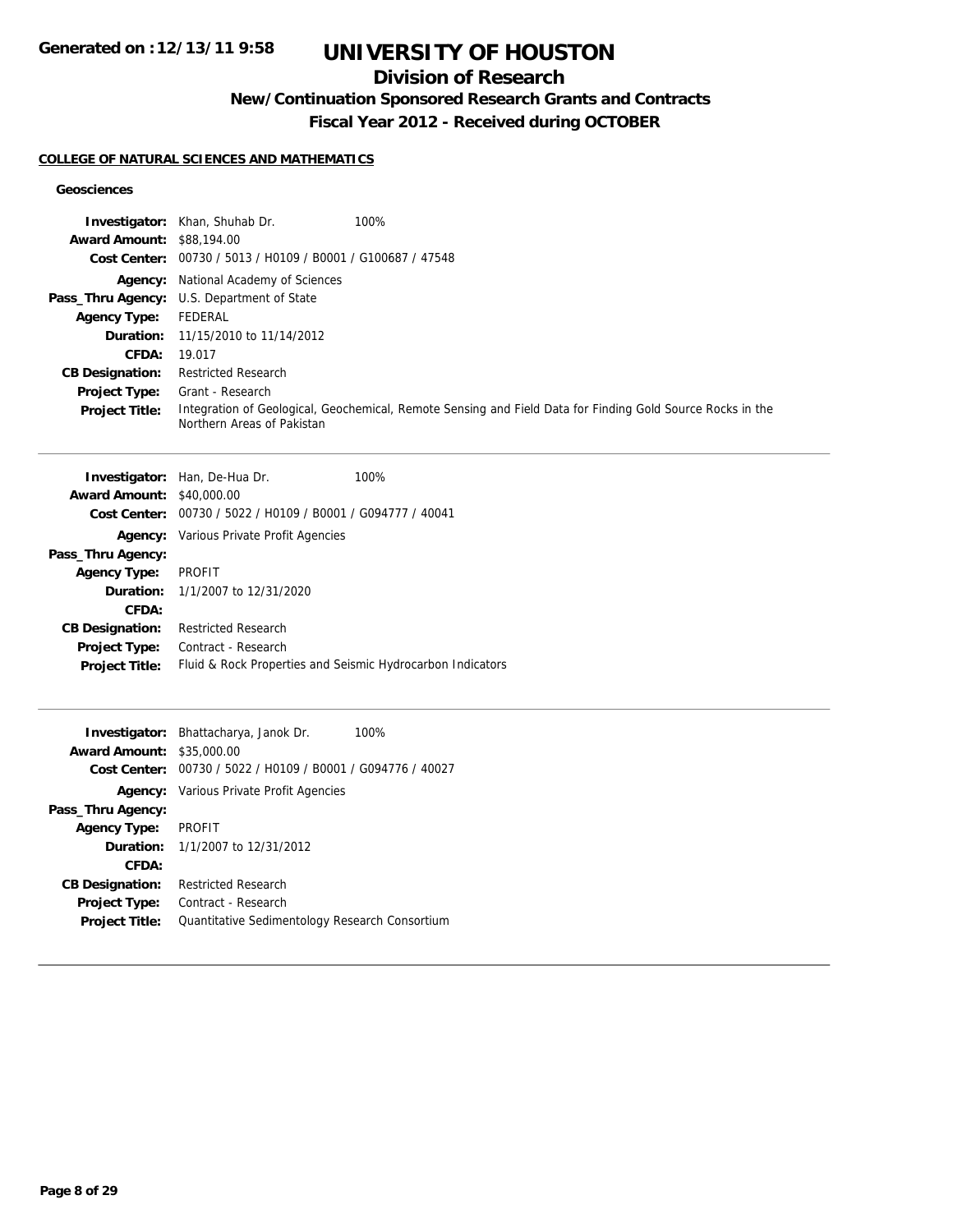# **Division of Research**

# **New/Continuation Sponsored Research Grants and Contracts**

**Fiscal Year 2012 - Received during OCTOBER**

## **COLLEGE OF NATURAL SCIENCES AND MATHEMATICS**

### **Physics**

| <b>Investigator:</b> Das, Mini Dr. |                                                             | 50%                                                                                 |
|------------------------------------|-------------------------------------------------------------|-------------------------------------------------------------------------------------|
| <b>Award Amount: \$67,800.50</b>   |                                                             |                                                                                     |
|                                    | Cost Center: 00730 / 5013 / H0112 / B0001 / G104432 / 49819 |                                                                                     |
| Agency:                            | National Institutes of Health                               |                                                                                     |
| Pass_Thru Agency:                  |                                                             |                                                                                     |
| <b>Agency Type:</b>                | FEDERAL                                                     |                                                                                     |
|                                    | <b>Duration:</b> 9/1/2011 to 8/31/2012                      |                                                                                     |
|                                    | <b>CFDA:</b> 93.398 Cancer Research Manpower                |                                                                                     |
| <b>CB Designation:</b>             | <b>Restricted Research</b>                                  |                                                                                     |
| <b>Project Type:</b>               | Grant - Research                                            |                                                                                     |
| <b>Project Title:</b>              |                                                             | Addressing the Challenges in Transitioning from Mammography to Breast Tomosynthesis |

|                                         | <b>Investigator:</b> Weglein, Arthur Dr.                    | 100% |
|-----------------------------------------|-------------------------------------------------------------|------|
| <b>Award Amount:</b>                    | \$99,400.00                                                 |      |
|                                         | Cost Center: 00730 / 5022 / H0112 / B0001 / G094786 / 40040 |      |
|                                         | <b>Agency:</b> Various Private Profit Agencies              |      |
| Pass_Thru Agency:                       |                                                             |      |
| <b>Agency Type:</b>                     | <b>PROFIT</b>                                               |      |
| <b>Duration:</b> 1/1/2007 to 12/31/2014 |                                                             |      |
| CFDA:                                   |                                                             |      |
| <b>CB Designation:</b>                  | <b>Restricted Research</b>                                  |      |
| <b>Project Type:</b>                    | Contract - Research                                         |      |
| <b>Project Title:</b>                   | Mission-Oriented Seismic Research Program                   |      |
|                                         |                                                             |      |

| <b>Investigator:</b> Cheung, Margaret Dr. |                            |                                                             | 65%                                                                |
|-------------------------------------------|----------------------------|-------------------------------------------------------------|--------------------------------------------------------------------|
| <b>Award Amount: \$237,736.20</b>         |                            |                                                             |                                                                    |
|                                           |                            | Cost Center: 00730 / 5013 / H0112 / B0001 / G102142 / 49699 |                                                                    |
| Agency:                                   |                            | National Institutes of Health                               |                                                                    |
| Pass_Thru Agency:                         |                            |                                                             |                                                                    |
| <b>Agency Type:</b>                       | FEDERAL                    |                                                             |                                                                    |
|                                           |                            | <b>Duration:</b> 9/30/2011 to 8/31/2016                     |                                                                    |
| CFDA:                                     | 93.859                     |                                                             | Pharmacology, Physiology, and Biological Chemistry Research        |
| <b>CB Designation:</b>                    | <b>Restricted Research</b> |                                                             |                                                                    |
| <b>Project Type:</b>                      | Grant - Research           |                                                             |                                                                    |
| <b>Project Title:</b>                     |                            |                                                             | Manipulating Signaling Proteins for Target Binding and Recognition |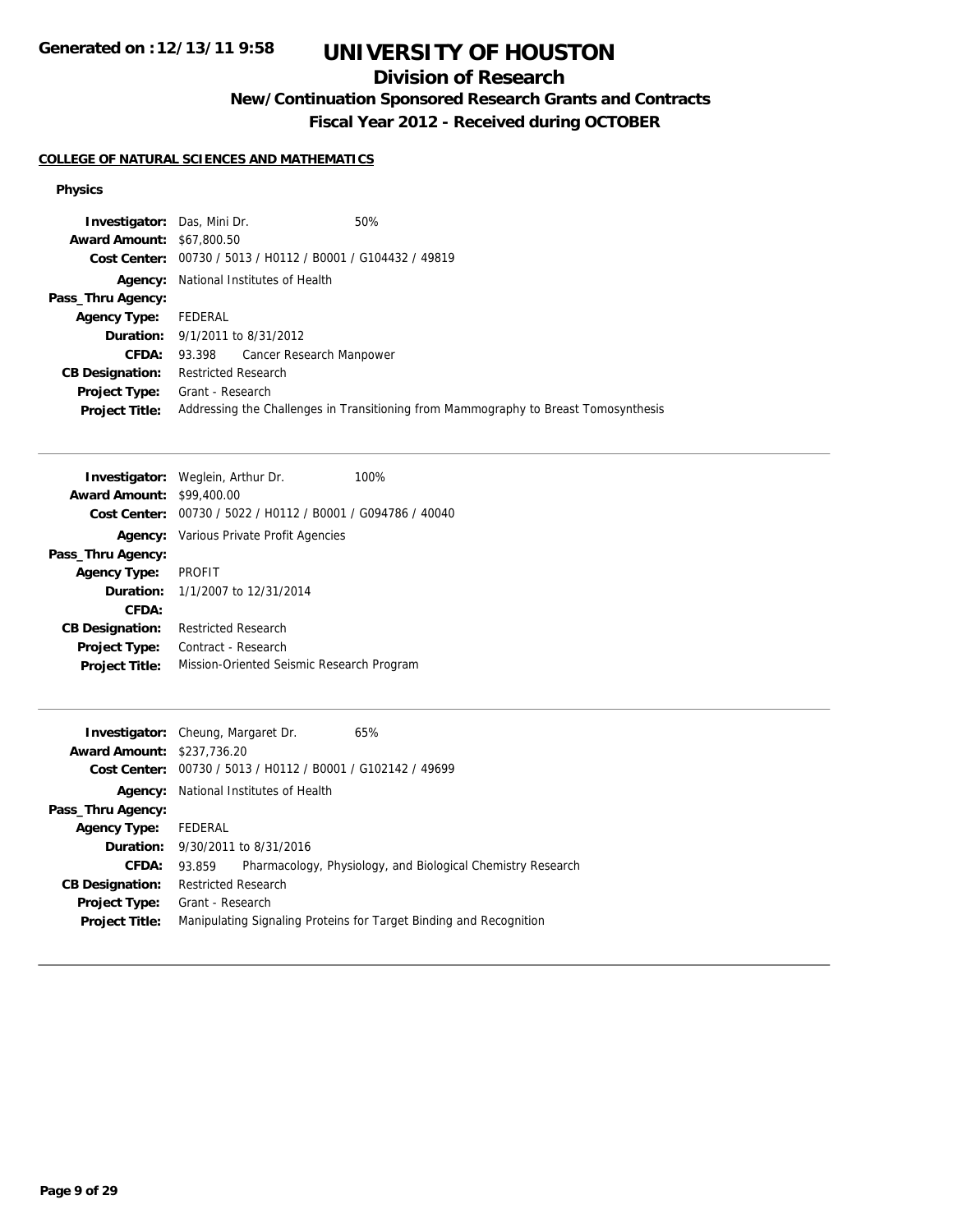## **Division of Research**

**New/Continuation Sponsored Research Grants and Contracts**

**Fiscal Year 2012 - Received during OCTOBER**

## **COLLEGE OF OPTOMETRY**

#### **Optometry, Community**

**Investigator:** Bergmanson, Jan P. G. Dr. 100% **Award Amount:** \$60,000.00 **Cost Center:** 00730 / 5022 / H0114 / B0001 / G099822 / 45027 **Agency:** Cooper Vision, Inc. **Pass\_Thru Agency: Agency Type:** PROFIT **Duration:** 8/3/2009 to 8/31/2012 **CFDA: CB Designation:** Restricted Research **Project Type:** Contract - Research **Project Title:** Clinical Evaluation of Silicone Hydrogel (SiHy) Contact Lenses CV-09-23

|                                  | <b>Investigator:</b> Nichols, Jason Dr.                     | 100% |
|----------------------------------|-------------------------------------------------------------|------|
| <b>Award Amount: \$23,500.00</b> |                                                             |      |
|                                  | Cost Center: 00730 / 5022 / H0114 / B0001 / G104356 / 49818 |      |
| Agency:                          | Johnson & Johnson Visual Care Division                      |      |
| Pass_Thru Agency:                |                                                             |      |
| <b>Agency Type:</b>              | <b>PROFIT</b>                                               |      |
|                                  | <b>Duration:</b> $10/1/2011$ to $6/30/2012$                 |      |
| CFDA:                            |                                                             |      |
| <b>CB Designation:</b>           | <b>Restricted Research</b>                                  |      |
| <b>Project Type:</b>             | Contract - Research                                         |      |
| <b>Project Title:</b>            | <b>JJVCI</b> Service Agreement                              |      |

#### **COLLEGE OF PHARMACY**

#### **Center for Experimental Therapeutics and Pharmacoi**

|                                  | <b>Investigator:</b> Ruan, Ke-He Dr.                        | 50%                                                                            |
|----------------------------------|-------------------------------------------------------------|--------------------------------------------------------------------------------|
| <b>Award Amount: \$35,000.00</b> |                                                             |                                                                                |
|                                  | Cost Center: 00730 / 5021 / H0117 / B0001 / G098486 / 47105 |                                                                                |
| Agency:                          | American Heart Association - South Central Affiliate        |                                                                                |
| Pass_Thru Agency:                |                                                             |                                                                                |
| <b>Agency Type:</b>              | NON PROFIT                                                  |                                                                                |
|                                  | <b>Duration:</b> $7/1/2010$ to $6/30/2012$                  |                                                                                |
| CFDA:                            |                                                             |                                                                                |
| <b>CB Designation:</b>           | <b>Restricted Research</b>                                  |                                                                                |
| <b>Project Type:</b>             | Grant - Research                                            |                                                                                |
| <b>Project Title:</b>            |                                                             | Thromboxane A2 and Prostacyclin Receptors: Structure and Function Relationship |
|                                  |                                                             |                                                                                |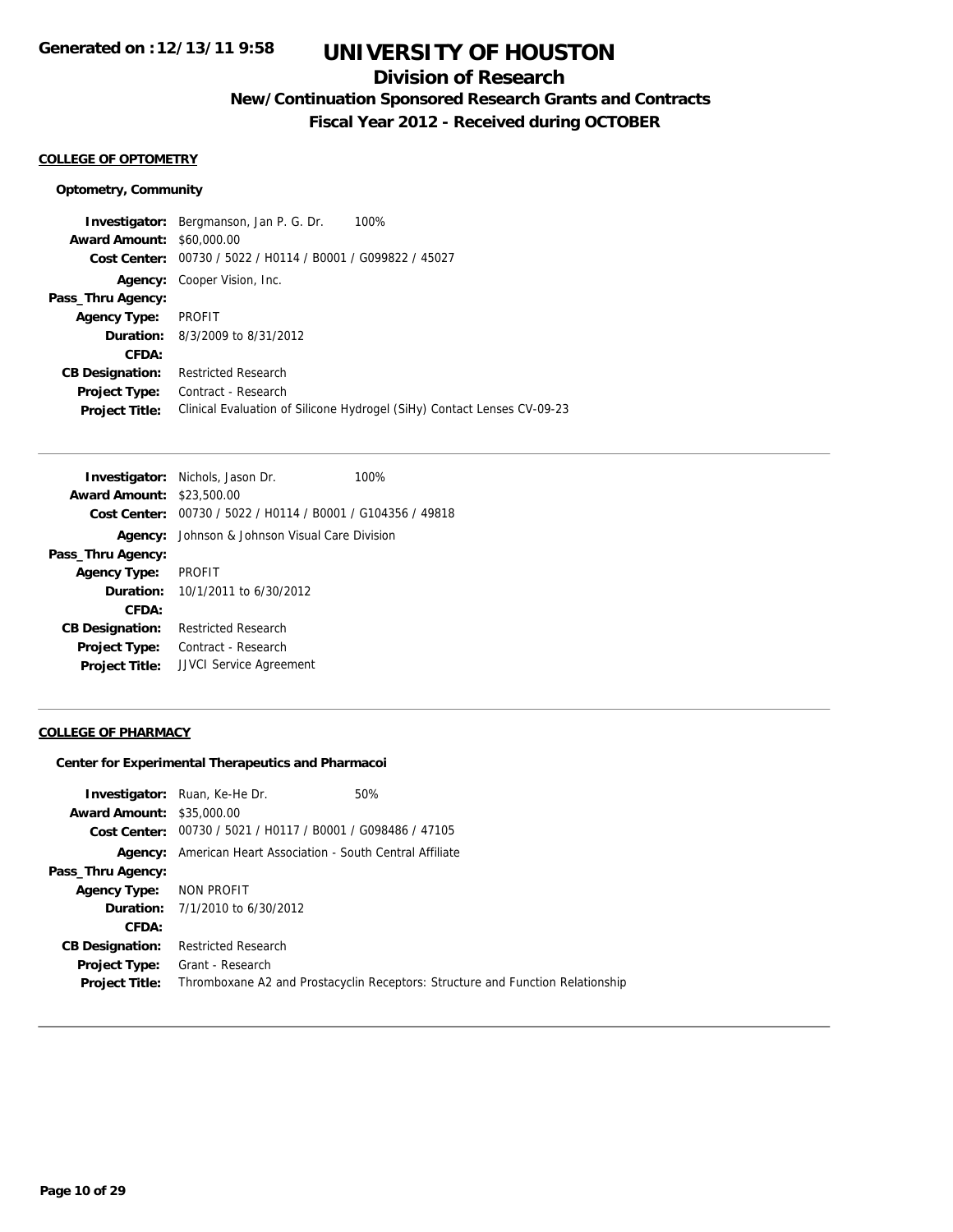# **Division of Research**

**New/Continuation Sponsored Research Grants and Contracts**

**Fiscal Year 2012 - Received during OCTOBER**

#### **COLLEGE OF PHARMACY**

### **Clinical Sciences and Administration**

**Investigator:** Rajan, Suja Dr. 60% **Award Amount:** \$2,946.00 **Cost Center:** 00730 / 5016 / H0118 / B0001 / G104338 / 49745 **Agency:** University of Texas Health Science Center at Houston **Pass\_Thru Agency: Agency Type:** STATE **Duration:** 8/1/2011 to 7/31/2012 **CFDA: CB Designation:** Restricted Research **Project Type:** Grant - Research **Project Title:** Breast Cancer Early Detection and Treatment Program Outcomes Study

|                                  | 100%<br><b>Investigator:</b> Trivedi, Meghana Dr.                                                |
|----------------------------------|--------------------------------------------------------------------------------------------------|
| <b>Award Amount: \$20,062.00</b> |                                                                                                  |
|                                  | Cost Center: 00730 / 5013 / H0118 / B0001 / G102658 / 49809                                      |
|                                  | <b>Agency:</b> Baylor College of Medicine                                                        |
|                                  | Pass_Thru Agency: National Cancer Institute                                                      |
| <b>Agency Type:</b>              | FEDERAL                                                                                          |
|                                  | <b>Duration:</b> $5/1/2010$ to $2/29/2012$                                                       |
| <b>CFDA:</b>                     | 93.397 Cancer Centers Support Grants                                                             |
| <b>CB Designation:</b>           | Restricted Research                                                                              |
|                                  | <b>Project Type:</b> Grant - Research                                                            |
| <b>Project Title:</b>            | Circulating Breast Cancer Cells: A Personalized Model to Study Biology of Tumor Initiating Cells |

#### **Institute for Community Health**

|                                 | <b>Investigator:</b> Rajan, Suja Dr.                                | 50%                                                                |
|---------------------------------|---------------------------------------------------------------------|--------------------------------------------------------------------|
| <b>Award Amount: \$2,946.00</b> |                                                                     |                                                                    |
|                                 | Cost Center: 00730 / 5016 / H0118 / B0001 / G104338 / 49745         |                                                                    |
|                                 | <b>Agency:</b> University of Texas Health Science Center at Houston |                                                                    |
| Pass_Thru Agency:               |                                                                     |                                                                    |
| Agency Type:                    | STATE                                                               |                                                                    |
|                                 | <b>Duration:</b> 8/1/2011 to 7/31/2012                              |                                                                    |
| CFDA:                           |                                                                     |                                                                    |
| <b>CB Designation:</b>          | <b>Restricted Research</b>                                          |                                                                    |
| Project Type:                   | Grant - Research                                                    |                                                                    |
| <b>Project Title:</b>           |                                                                     | Breast Cancer Early Detection and Treatment Program Outcomes Study |
|                                 |                                                                     |                                                                    |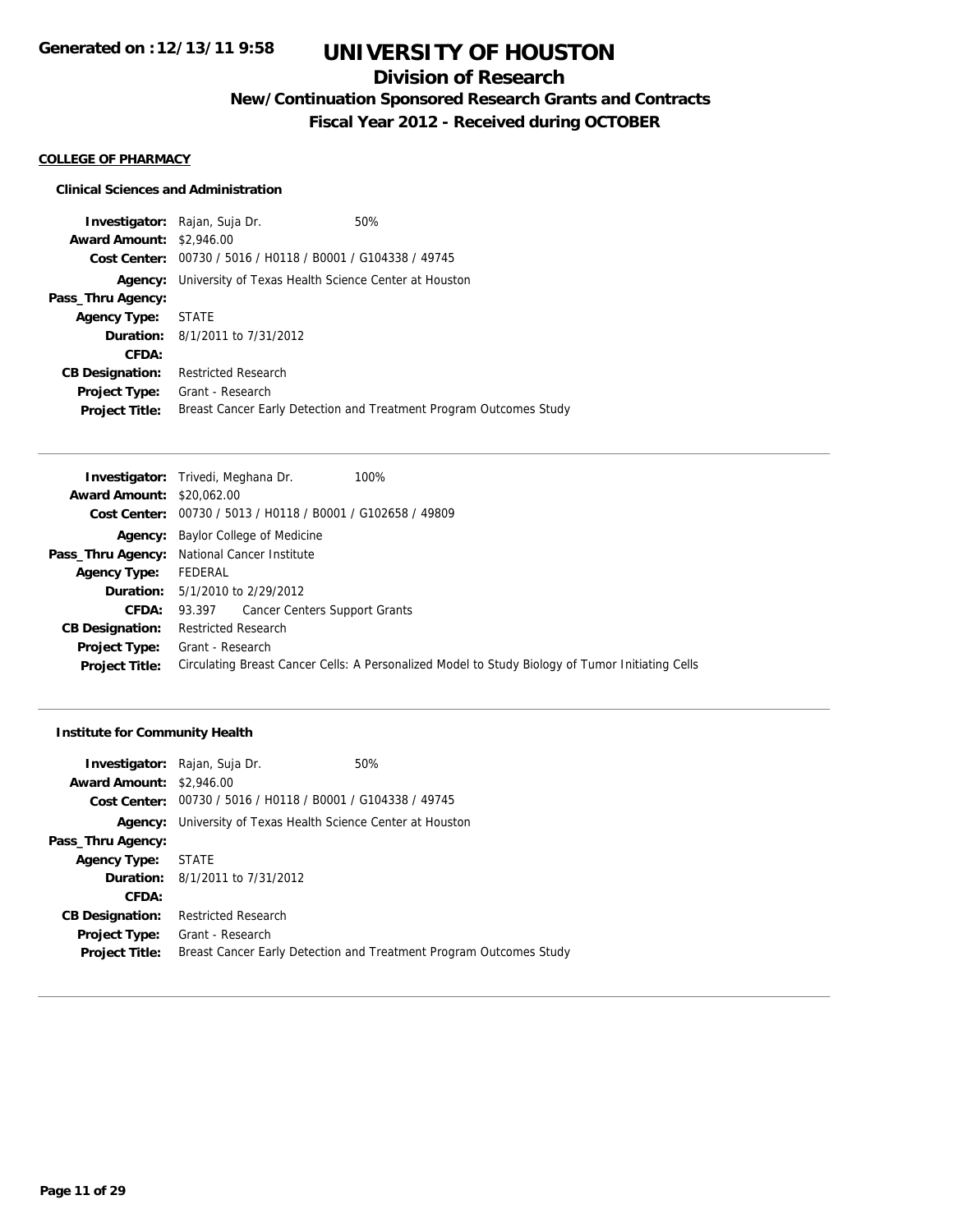# **Division of Research**

**New/Continuation Sponsored Research Grants and Contracts**

**Fiscal Year 2012 - Received during OCTOBER**

#### **COLLEGE OF PHARMACY**

#### **Pharmacological and Pharmaceutical Sciences**

**Investigator:** Ruan, Ke-He Dr. 60% **Award Amount:** \$35,000.00 **Cost Center:** 00730 / 5021 / H0117 / B0001 / G098486 / 47105 **Agency:** American Heart Association - South Central Affiliate **Pass\_Thru Agency: Agency Type:** NON PROFIT **Duration:** 7/1/2010 to 6/30/2012 **CFDA: CB Designation:** Restricted Research **Project Type:** Grant - Research **Project Title:** Thromboxane A2 and Prostacyclin Receptors: Structure and Function Relationship

#### **COLLEGE OF TECHNOLOGY**

#### **Engineering Technology**

| <b>Investigator:</b> Gurkan, Deniz Dr.        |                            |                                                             | 100%                                                                      |
|-----------------------------------------------|----------------------------|-------------------------------------------------------------|---------------------------------------------------------------------------|
| <b>Award Amount: \$70,000.00</b>              |                            |                                                             |                                                                           |
|                                               |                            | Cost Center: 00730 / 5033 / H0139 / B0001 / G098672 / 47386 |                                                                           |
| Agency:                                       |                            | <b>BBN Technologies Corp.</b>                               |                                                                           |
| Pass_Thru Agency: National Science Foundation |                            |                                                             |                                                                           |
| <b>Agency Type:</b>                           | FEDERAL                    |                                                             |                                                                           |
|                                               |                            | <b>Duration:</b> 10/1/2009 to 9/30/2012                     |                                                                           |
| CFDA:                                         | 47.082                     |                                                             | Trans-NSF Recovery Act Research Support                                   |
| <b>CB Designation:</b>                        | <b>Restricted Research</b> |                                                             |                                                                           |
| <b>Project Type:</b>                          | Grant - Research           |                                                             |                                                                           |
| <b>Project Title:</b>                         |                            |                                                             | ARRA - Programmable Measurements Over Texas-based Research Network: LEARN |

### **CULLEN COLLEGE OF ENGINEERING**

## **Center for Innovative Grouting Materials and Tech**

|                                  | <b>Investigator:</b> Vipulanandan, Cumaraswamy D40%                             |
|----------------------------------|---------------------------------------------------------------------------------|
| <b>Award Amount: \$16,000.00</b> |                                                                                 |
| Cost Center:                     | 00730 / 5022 / H0069 / B0100 / G102206 / 47431                                  |
|                                  | <b>Agency:</b> Five Star Products                                               |
| Pass_Thru Agency:                |                                                                                 |
| <b>Agency Type:</b>              | PROFIT                                                                          |
|                                  | <b>Duration:</b> 8/16/2010 to 8/31/2012                                         |
| CFDA:                            |                                                                                 |
| <b>CB Designation:</b>           | <b>Restricted Research</b>                                                      |
| <b>Project Type:</b>             | Contract - Research                                                             |
| <b>Project Title:</b>            | Development and Characterization of Smart Grout, Concrete and Asphalt Materials |
|                                  |                                                                                 |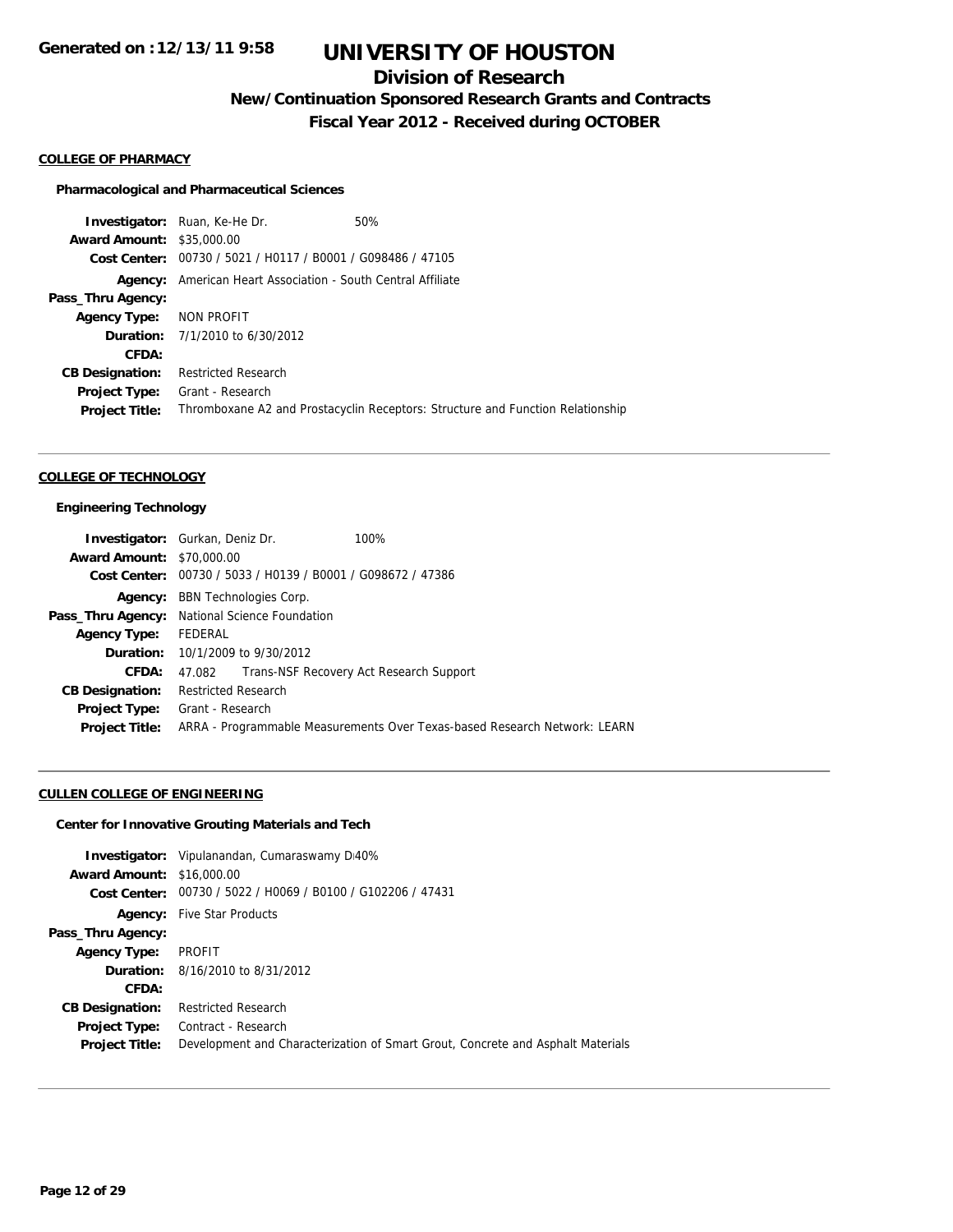# **Division of Research**

**New/Continuation Sponsored Research Grants and Contracts**

**Fiscal Year 2012 - Received during OCTOBER**

#### **CULLEN COLLEGE OF ENGINEERING**

## **Center for Integrated Bio and Nano Systems**

|                                 | <b>Investigator:</b> Ruchhoeft, Paul Dr.        | 20%                                                            |
|---------------------------------|-------------------------------------------------|----------------------------------------------------------------|
| <b>Award Amount: \$9,238,00</b> |                                                 |                                                                |
|                                 |                                                 | Cost Center: 00730 / 5015 / H0070 / B0001 / G104403 / 49786    |
| Agency:                         | University of Texas Medical Branch at Galveston |                                                                |
| Pass_Thru Agency:               |                                                 | National Institute of Allergy and Infectious Diseases          |
| <b>Agency Type:</b>             | FEDERAL                                         |                                                                |
|                                 | <b>Duration:</b> $3/1/2011$ to $2/29/2012$      |                                                                |
| <b>CFDA:</b>                    | 93.855                                          | Allergy, Immunology, and Transplantation Research              |
| <b>CB Designation:</b>          | <b>Restricted Research</b>                      |                                                                |
| <b>Project Type:</b>            | Grant - Research                                |                                                                |
| <b>Project Title:</b>           |                                                 | Towards the Development of a Syndrome-Specific Diagnostic Tool |

|                                 | <b>Investigator:</b> Willson, Richard C. Dr.<br>10%            |
|---------------------------------|----------------------------------------------------------------|
| <b>Award Amount: \$4,619.00</b> |                                                                |
|                                 | Cost Center: 00730 / 5015 / H0070 / B0001 / G104403 / 49786    |
|                                 | <b>Agency:</b> University of Texas Medical Branch at Galveston |
| Pass_Thru Agency:               | National Institute of Allergy and Infectious Diseases          |
| <b>Agency Type:</b>             | FEDERAL                                                        |
|                                 | <b>Duration:</b> 3/1/2011 to 2/29/2012                         |
| CFDA:                           | Allergy, Immunology, and Transplantation Research<br>93.855    |
| <b>CB Designation:</b>          | <b>Restricted Research</b>                                     |
| Project Type:                   | Grant - Research                                               |
| <b>Project Title:</b>           | Towards the Development of a Syndrome-Specific Diagnostic Tool |
|                                 |                                                                |

## **Chemical Engineering**

|                                  | <b>Investigator:</b> Cirino, Patrick Dr.                    | 100%                                                                                      |
|----------------------------------|-------------------------------------------------------------|-------------------------------------------------------------------------------------------|
| <b>Award Amount: \$82,562.00</b> |                                                             |                                                                                           |
|                                  | Cost Center: 00730 / 5013 / H0067 / B0001 / G104155 / 49749 |                                                                                           |
|                                  | <b>Agency:</b> The Pennsylvania State University            |                                                                                           |
|                                  | Pass_Thru Agency: National Science Foundation               |                                                                                           |
| <b>Agency Type:</b>              | FEDERAL                                                     |                                                                                           |
|                                  | <b>Duration:</b> 7/1/2011 to 6/30/2013                      |                                                                                           |
| <b>CFDA:</b>                     | <b>Engineering Grants</b><br>47.041                         |                                                                                           |
| <b>CB Designation:</b>           | <b>Restricted Research</b>                                  |                                                                                           |
| <b>Project Type:</b>             | Grant - Research                                            |                                                                                           |
| <b>Project Title:</b>            |                                                             | Computational Modeling and Design of Cytochrome P450 Reactivity and Substrate Specificity |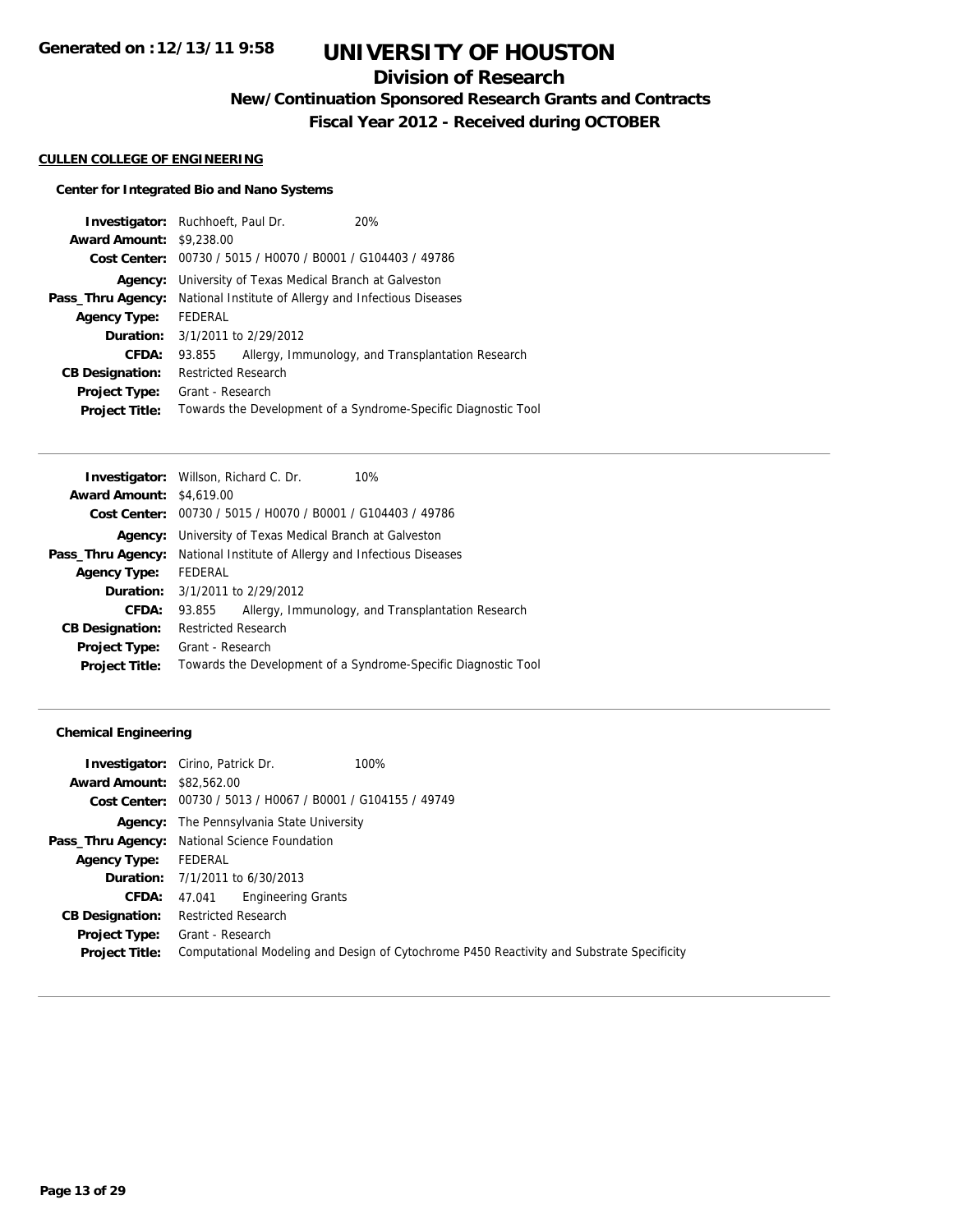# **Division of Research**

# **New/Continuation Sponsored Research Grants and Contracts**

**Fiscal Year 2012 - Received during OCTOBER**

## **CULLEN COLLEGE OF ENGINEERING**

## **Chemical Engineering**

| <b>Investigator:</b> Luss, Dan Dr. |                            | 100%                                                        |
|------------------------------------|----------------------------|-------------------------------------------------------------|
| <b>Award Amount:</b>               | \$10,900.00                |                                                             |
|                                    |                            | Cost Center: 00730 / 5021 / H0067 / B0001 / G098151 / 45911 |
| Agency:                            |                            | United States - Israel Binational Science Foundation        |
| Pass_Thru Agency:                  |                            |                                                             |
| <b>Agency Type:</b>                | <b>FOUNDATION</b>          |                                                             |
| <b>Duration:</b>                   | 10/1/2009 to 9/30/2012     |                                                             |
| CFDA:                              |                            |                                                             |
| <b>CB Designation:</b>             | <b>Restricted Research</b> |                                                             |
| <b>Project Type:</b>               | Grant - Research           |                                                             |
| <b>Project Title:</b>              |                            | Nanosized Effects In Catalytic Systemns                     |

|                                    | 40%<br>Investigator: Harold, Michael Dr.                                                                              |
|------------------------------------|-----------------------------------------------------------------------------------------------------------------------|
| <b>Award Amount: \$262,631.60</b>  |                                                                                                                       |
| <b>Cost Center:</b>                | 00730 / 5013 / H0067 / B0001 / G098356 / 45303                                                                        |
| Agency:                            | U.S. Department of Energy - National Energy Technology Laboratory                                                     |
| Pass_Thru Agency:                  |                                                                                                                       |
| <b>Agency Type:</b>                | FEDERAL                                                                                                               |
| Duration:                          | 9/21/2009 to 9/20/2012                                                                                                |
| <b>CFDA:</b>                       | Energy Efficiency and Renewable Engery Information Dissemination, Outreach, Training and Technical An<br>81.117       |
| <b>CB Designation:</b>             | <b>Restricted Research</b>                                                                                            |
| <b>Project Type:</b>               | Grant - Research                                                                                                      |
| <b>Project Title:</b>              | Development of Optimal Catalyst Designs and Operating Strategies for Lean NOx Reduction in Coupled LNT-SCR<br>Systems |
|                                    |                                                                                                                       |
|                                    |                                                                                                                       |
| <b>Investigator:</b> Luss, Dan Dr. | 30%                                                                                                                   |
| <b>Award Amount: \$196,973.70</b>  |                                                                                                                       |
| <b>Cost Center:</b>                | 00730 / 5013 / H0067 / B0001 / G098356 / 45303                                                                        |
| Agency:                            | U.S. Department of Energy - National Energy Technology Laboratory                                                     |
| Pass_Thru Agency:                  |                                                                                                                       |
| <b>Agency Type:</b>                | FEDERAL                                                                                                               |
|                                    | <b>Duration:</b> 9/21/2009 to 9/20/2012                                                                               |
| CFDA:                              | Energy Efficiency and Renewable Engery Information Dissemination, Outreach, Training and Technical An<br>81.117       |
| <b>CB Designation:</b>             | <b>Restricted Research</b>                                                                                            |
| Project Type:                      | Grant - Research                                                                                                      |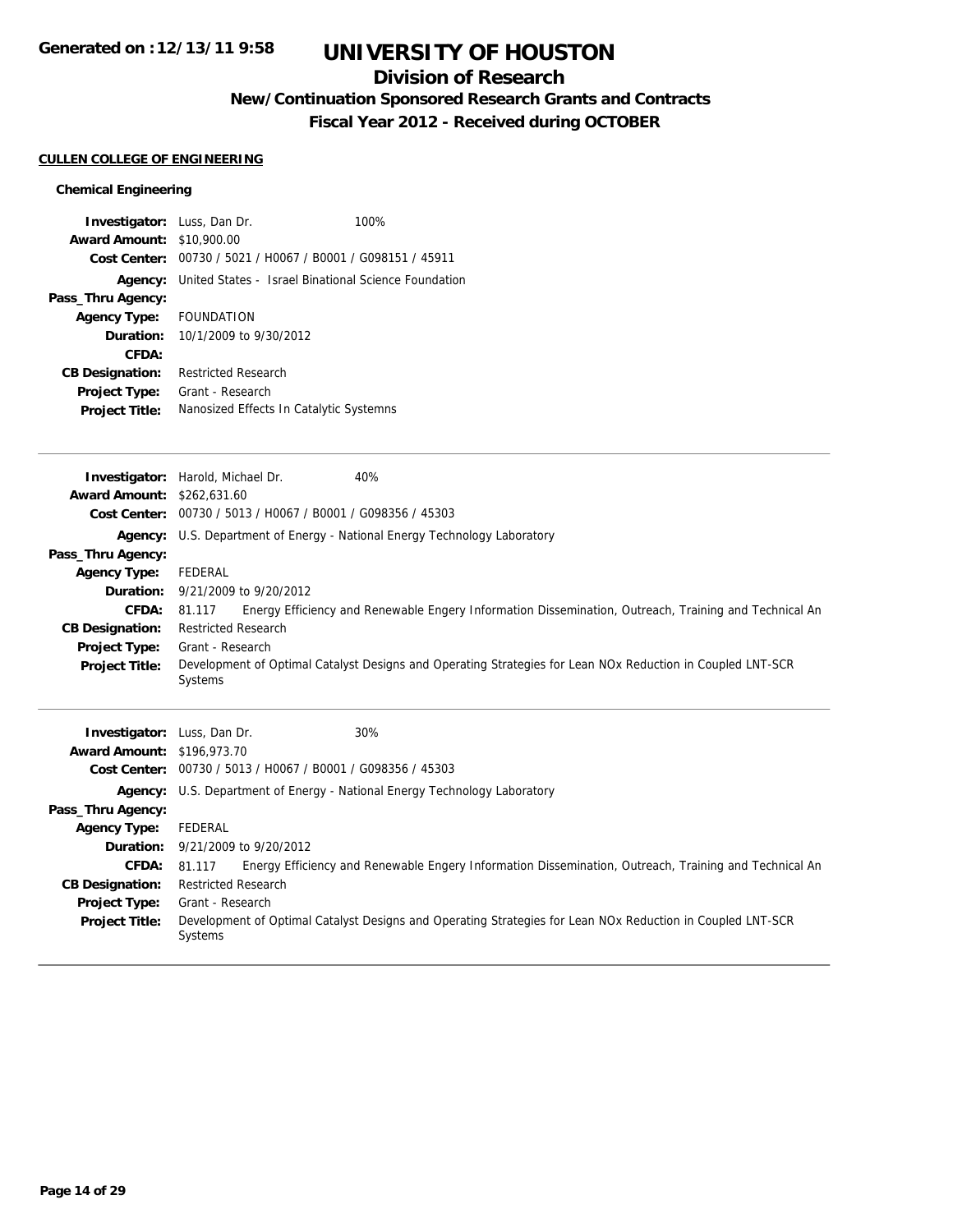# **Division of Research**

**New/Continuation Sponsored Research Grants and Contracts**

**Fiscal Year 2012 - Received during OCTOBER**

## **CULLEN COLLEGE OF ENGINEERING**

## **Chemical Engineering**

| 41%<br><b>Investigator:</b> Willson, Richard C. Dr.            |  |  |
|----------------------------------------------------------------|--|--|
| <b>Award Amount: \$18,937.90</b>                               |  |  |
| Cost Center: 00730 / 5015 / H0070 / B0001 / G104403 / 49786    |  |  |
| <b>Agency:</b> University of Texas Medical Branch at Galveston |  |  |
| National Institute of Allergy and Infectious Diseases          |  |  |
| FEDERAL                                                        |  |  |
| <b>Duration:</b> 3/1/2011 to 2/29/2012                         |  |  |
| Allergy, Immunology, and Transplantation Research<br>93.855    |  |  |
| <b>Restricted Research</b>                                     |  |  |
| Grant - Research                                               |  |  |
| Towards the Development of a Syndrome-Specific Diagnostic Tool |  |  |
|                                                                |  |  |

|                                   | <b>Investigator:</b> Epling, William Dr.                    | 100%                                                                                    |
|-----------------------------------|-------------------------------------------------------------|-----------------------------------------------------------------------------------------|
| <b>Award Amount: \$234,721.57</b> |                                                             |                                                                                         |
|                                   | Cost Center: 00730 / 5022 / H0067 / B0001 / G104302 / 49639 |                                                                                         |
|                                   | <b>Agency:</b> General Motors Corporation                   |                                                                                         |
| Pass_Thru Agency:                 |                                                             |                                                                                         |
| <b>Agency Type:</b>               | PROFIT                                                      |                                                                                         |
|                                   | <b>Duration:</b> 9/15/2011 to 9/14/2014                     |                                                                                         |
| CFDA:                             |                                                             |                                                                                         |
| <b>CB Designation:</b>            | <b>Restricted Research</b>                                  |                                                                                         |
| <b>Project Type:</b>              | Contract - Research                                         |                                                                                         |
| <b>Project Title:</b>             |                                                             | Spatially characterizing reactions along and in the wall of a diesel particulate filter |
|                                   |                                                             |                                                                                         |

| <b>Award Amount: \$196,973.70</b> | 30%<br>Investigator: Balakotaiah, Vemuri Dr.                                                                          |  |  |
|-----------------------------------|-----------------------------------------------------------------------------------------------------------------------|--|--|
|                                   | Cost Center: 00730 / 5013 / H0067 / B0001 / G098356 / 45303                                                           |  |  |
|                                   | <b>Agency:</b> U.S. Department of Energy - National Energy Technology Laboratory                                      |  |  |
| Pass_Thru Agency:                 |                                                                                                                       |  |  |
| <b>Agency Type:</b>               | FEDERAL                                                                                                               |  |  |
|                                   | <b>Duration:</b> $9/21/2009$ to $9/20/2012$                                                                           |  |  |
| <b>CFDA:</b>                      | Energy Efficiency and Renewable Engery Information Dissemination, Outreach, Training and Technical An<br>81.117       |  |  |
| <b>CB Designation:</b>            | <b>Restricted Research</b>                                                                                            |  |  |
| <b>Project Type:</b>              | Grant - Research                                                                                                      |  |  |
| <b>Project Title:</b>             | Development of Optimal Catalyst Designs and Operating Strategies for Lean NOx Reduction in Coupled LNT-SCR<br>Systems |  |  |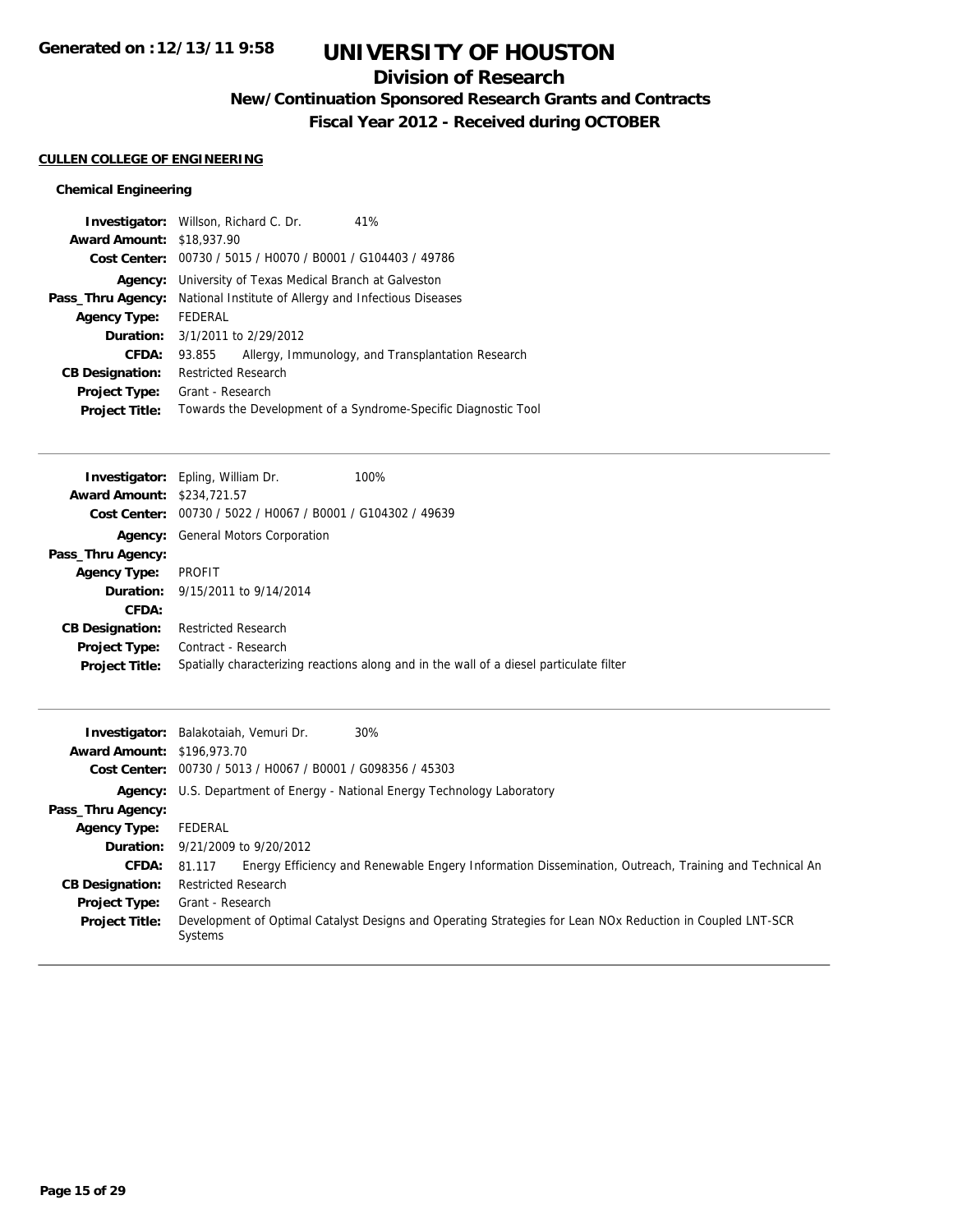## **Division of Research**

**New/Continuation Sponsored Research Grants and Contracts**

**Fiscal Year 2012 - Received during OCTOBER**

#### **CULLEN COLLEGE OF ENGINEERING**

#### **Chemical Engineering**

**Investigator:** Balakotaiah, Vemuri Dr. 100% **Award Amount:** \$45,000.00 **Cost Center:** 00730 / 5022 / H0067 / B0001 / G098293 / 44308 **Agency:** Halliburton Energy Services **Pass\_Thru Agency: Agency Type:** PROFIT **Duration:** 5/1/2009 to 8/1/2012 **CFDA: CB Designation:** Restricted Research **Project Type:** Grant - Research **Project Title:** Modeling and Analysis of Carbonate Acidization

### **Civil Engineering**

|                                  | <b>Investigator:</b> Ayoub, Ashraf Dr.                      | 20% |
|----------------------------------|-------------------------------------------------------------|-----|
| <b>Award Amount: \$50,011.20</b> |                                                             |     |
|                                  | Cost Center: 00730 / 5016 / H0068 / B0001 / G104309 / 49637 |     |
| Agency:                          | Texas Department of Transportation                          |     |
| Pass_Thru Agency:                |                                                             |     |
| Agency Type: STATE               |                                                             |     |
|                                  | <b>Duration:</b> $9/1/2011$ to $8/31/2012$                  |     |
| CFDA:                            |                                                             |     |
| <b>CB Designation:</b>           | Restricted Research                                         |     |
| <b>Project Type:</b>             | Grant - Research                                            |     |
| <b>Project Title:</b>            | SHEAR IN HIGH STRENGTH BRIDGE GIRDERS                       |     |

|                                  | <b>Investigator:</b> Strom, Kyle Dr.                        | 100% |
|----------------------------------|-------------------------------------------------------------|------|
| <b>Award Amount: \$17,091,00</b> |                                                             |      |
|                                  | Cost Center: 00730 / 5022 / H0068 / B0001 / G104282 / 49790 |      |
|                                  | <b>Agency:</b> Industrial Pipe Fittings                     |      |
| Pass_Thru Agency:                |                                                             |      |
| <b>Agency Type:</b>              | <b>PROFIT</b>                                               |      |
|                                  | <b>Duration:</b> $10/1/2011$ to $9/30/2012$                 |      |
| CFDA:                            |                                                             |      |
| <b>CB Designation:</b>           | <b>Restricted Research</b>                                  |      |
| <b>Project Type:</b>             | Grant - Research                                            |      |
| <b>Project Title:</b>            | Testing of Manning's n-value for IPF Spirolite Pipe         |      |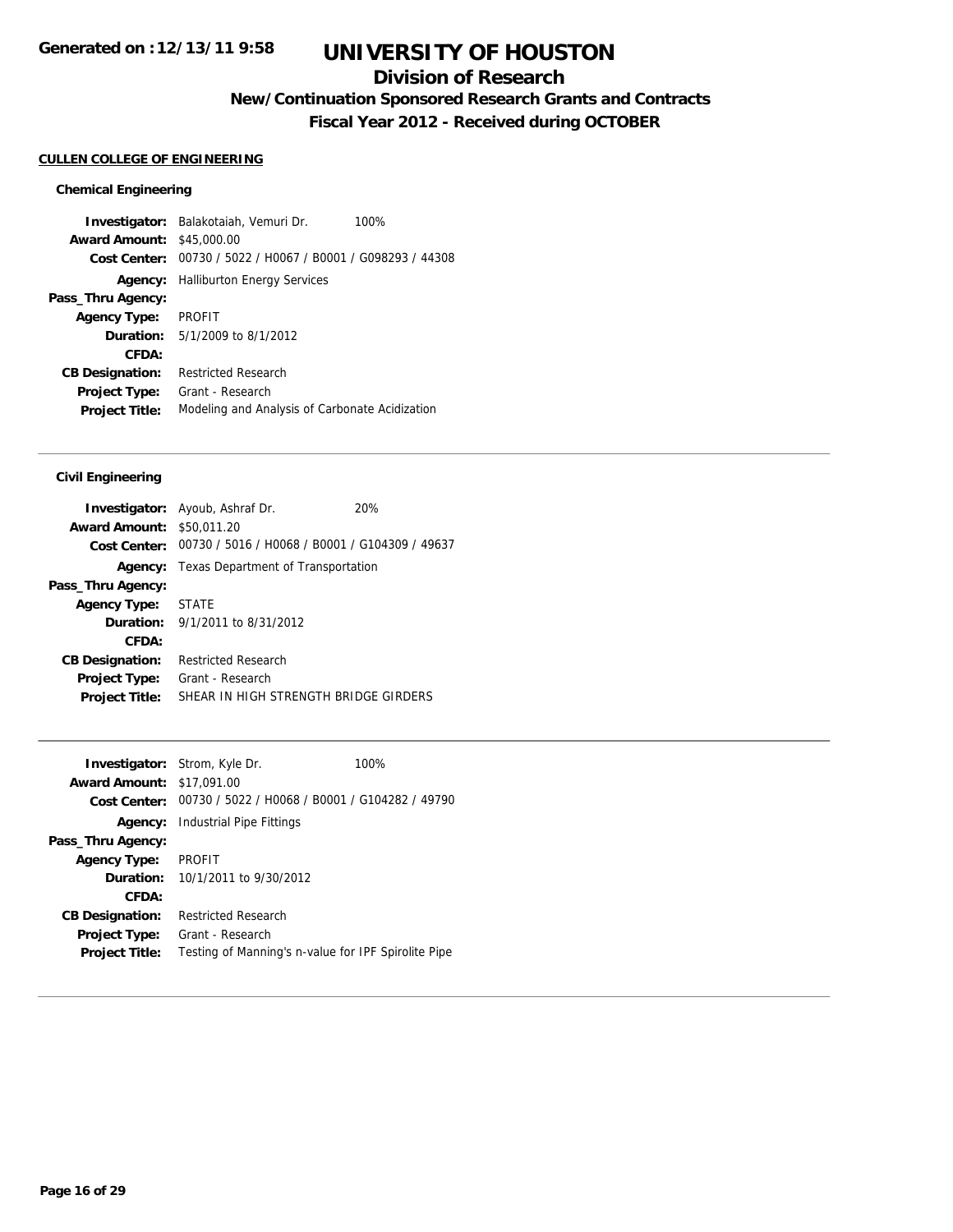## **Division of Research**

# **New/Continuation Sponsored Research Grants and Contracts**

**Fiscal Year 2012 - Received during OCTOBER**

## **CULLEN COLLEGE OF ENGINEERING**

## **Civil Engineering**

|                                  | <b>Investigator:</b> Rixey, William G. Dr.<br>100%                                                           |
|----------------------------------|--------------------------------------------------------------------------------------------------------------|
| <b>Award Amount: \$75,623.00</b> |                                                                                                              |
|                                  | Cost Center: 00730 / 5021 / H0068 / B0001 / G101852 / 47156                                                  |
|                                  | <b>Agency:</b> American Petroleum Institute                                                                  |
| Pass_Thru Agency:                |                                                                                                              |
| <b>Agency Type:</b>              | NON PROFIT                                                                                                   |
|                                  | <b>Duration:</b> 9/1/2010 to 8/31/2012                                                                       |
| <b>CFDA:</b>                     |                                                                                                              |
| <b>CB Designation:</b>           | <b>Restricted Research</b>                                                                                   |
| <b>Project Type:</b>             | Contract - Research                                                                                          |
| <b>Project Title:</b>            | Pilot-scale Aquifer Investigation of Physical/Chemical and Microbial Impacts for Various Ethanol Fuel Blends |

|                                  | 7.5%<br><b>Investigator:</b> Rifai, Hanadi Dr.                                                          |
|----------------------------------|---------------------------------------------------------------------------------------------------------|
| <b>Award Amount: \$74,999.93</b> |                                                                                                         |
|                                  | Cost Center: 00730 / 5013 / H0500 / B0001 / G103586 / 49817                                             |
|                                  | <b>Agency:</b> Centers for Disease Control                                                              |
| Pass_Thru Agency:                |                                                                                                         |
| <b>Agency Type:</b>              | FEDERAL                                                                                                 |
|                                  | <b>Duration:</b> 9/30/2011 to 9/29/2012                                                                 |
| <b>CFDA:</b>                     | Affordable Care Act (ACA) Childhood Obesity Research Demonstration<br>93.535                            |
| <b>CB Designation:</b>           | <b>Restricted Research</b>                                                                              |
| Project Type:                    | Grant - Research                                                                                        |
| <b>Project Title:</b>            | Best Evaluation Tools & Techniques for Effective Recommendations for Policies (BETTER Policy Decisions) |

|                                  | <b>Investigator:</b> Vipulanandan, Cumaraswamy D40%                             |
|----------------------------------|---------------------------------------------------------------------------------|
| <b>Award Amount: \$16,000.00</b> |                                                                                 |
|                                  | Cost Center: 00730 / 5022 / H0069 / B0100 / G102206 / 47431                     |
|                                  | <b>Agency:</b> Five Star Products                                               |
| Pass_Thru Agency:                |                                                                                 |
| <b>Agency Type:</b>              | PROFIT                                                                          |
|                                  | <b>Duration:</b> 8/16/2010 to 8/31/2012                                         |
| CFDA:                            |                                                                                 |
| <b>CB Designation:</b>           | <b>Restricted Research</b>                                                      |
| <b>Project Type:</b>             | Contract - Research                                                             |
| <b>Project Title:</b>            | Development and Characterization of Smart Grout, Concrete and Asphalt Materials |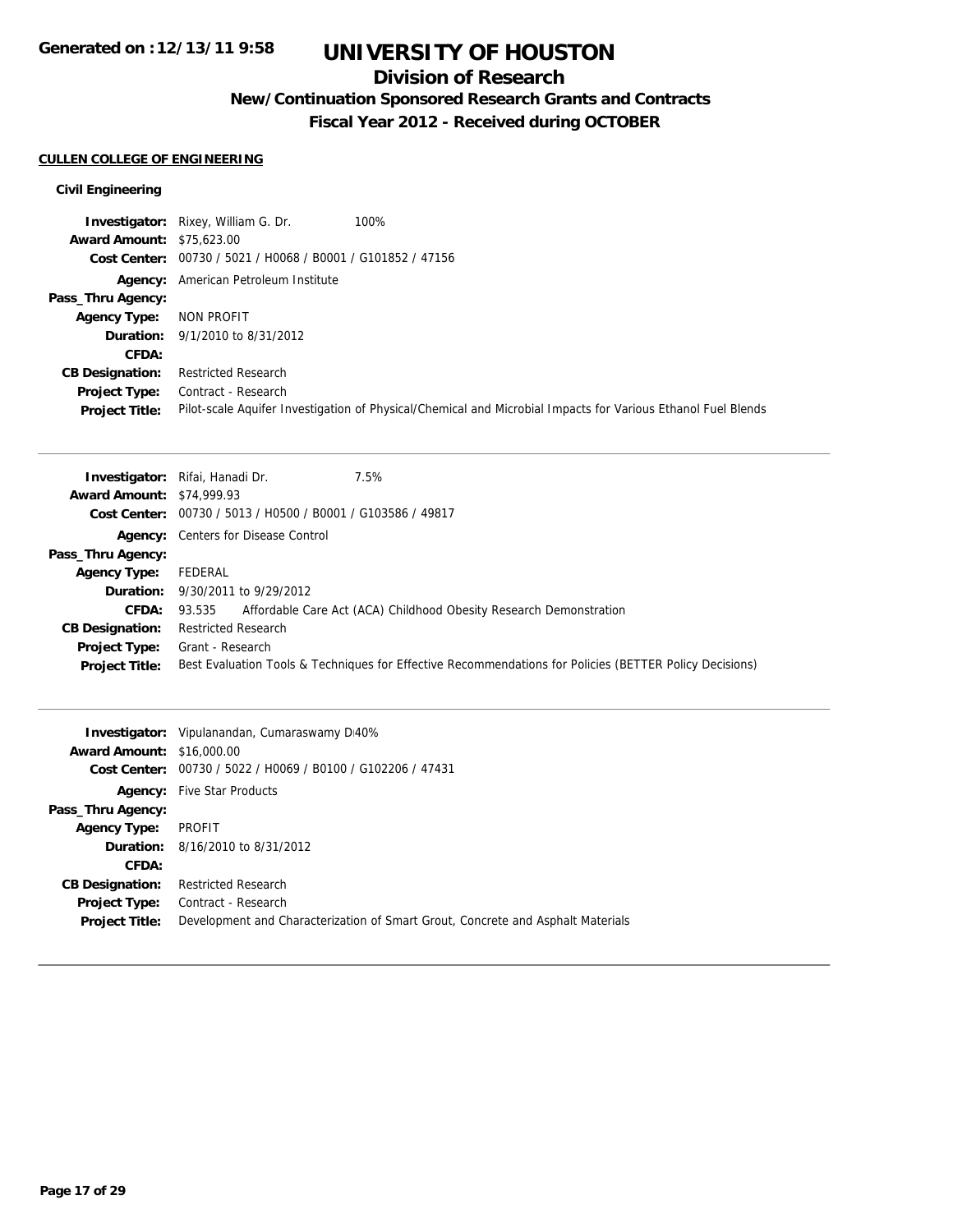## **Division of Research**

**New/Continuation Sponsored Research Grants and Contracts**

**Fiscal Year 2012 - Received during OCTOBER**

## **CULLEN COLLEGE OF ENGINEERING**

## **Civil Engineering**

| <b>Investigator:</b> Strom, Kyle Dr. |                                                             | 100% |
|--------------------------------------|-------------------------------------------------------------|------|
| <b>Award Amount: \$15,000.00</b>     |                                                             |      |
|                                      | Cost Center: 00730 / 5017 / H0068 / B0001 / G104345 / 49744 |      |
|                                      | Agency: Texas Water Development Board                       |      |
| Pass_Thru Agency:                    |                                                             |      |
| Agency Type: STATE                   |                                                             |      |
|                                      | <b>Duration:</b> 9/1/2011 to 8/31/2012                      |      |
| CFDA:                                |                                                             |      |
| <b>CB Designation:</b>               | <b>Restricted Research</b>                                  |      |
| Project Type:                        | Co-Op Agreement - Research                                  |      |
| <b>Project Title:</b>                | Suspended Sediment Sampling on the Lower Brazos River       |      |

|                                   | <b>Investigator:</b> Mo, Yi-Lung Dr.                        | 40% |
|-----------------------------------|-------------------------------------------------------------|-----|
| <b>Award Amount: \$100.022.40</b> |                                                             |     |
|                                   | Cost Center: 00730 / 5016 / H0068 / B0001 / G104309 / 49637 |     |
|                                   | <b>Agency:</b> Texas Department of Transportation           |     |
| Pass_Thru Agency:                 |                                                             |     |
| <b>Agency Type:</b>               | <b>STATE</b>                                                |     |
|                                   | <b>Duration:</b> $9/1/2011$ to $8/31/2012$                  |     |
| CFDA:                             |                                                             |     |
| <b>CB Designation:</b>            | <b>Restricted Research</b>                                  |     |
| <b>Project Type:</b>              | Grant - Research                                            |     |
| <b>Project Title:</b>             | SHEAR IN HIGH STRENGTH BRIDGE GIRDERS                       |     |
|                                   |                                                             |     |

|                                   | <b>Investigator:</b> Hsu, Thomas T. C. Dr.                  | 40% |
|-----------------------------------|-------------------------------------------------------------|-----|
| <b>Award Amount: \$100.022.40</b> |                                                             |     |
|                                   | Cost Center: 00730 / 5016 / H0068 / B0001 / G104309 / 49637 |     |
|                                   | <b>Agency:</b> Texas Department of Transportation           |     |
| Pass_Thru Agency:                 |                                                             |     |
| <b>Agency Type:</b>               | <b>STATE</b>                                                |     |
|                                   | <b>Duration:</b> $9/1/2011$ to $8/31/2012$                  |     |
| CFDA:                             |                                                             |     |
| <b>CB Designation:</b>            | <b>Restricted Research</b>                                  |     |
| <b>Project Type:</b>              | Grant - Research                                            |     |
| <b>Project Title:</b>             | SHEAR IN HIGH STRENGTH BRIDGE GIRDERS                       |     |
|                                   |                                                             |     |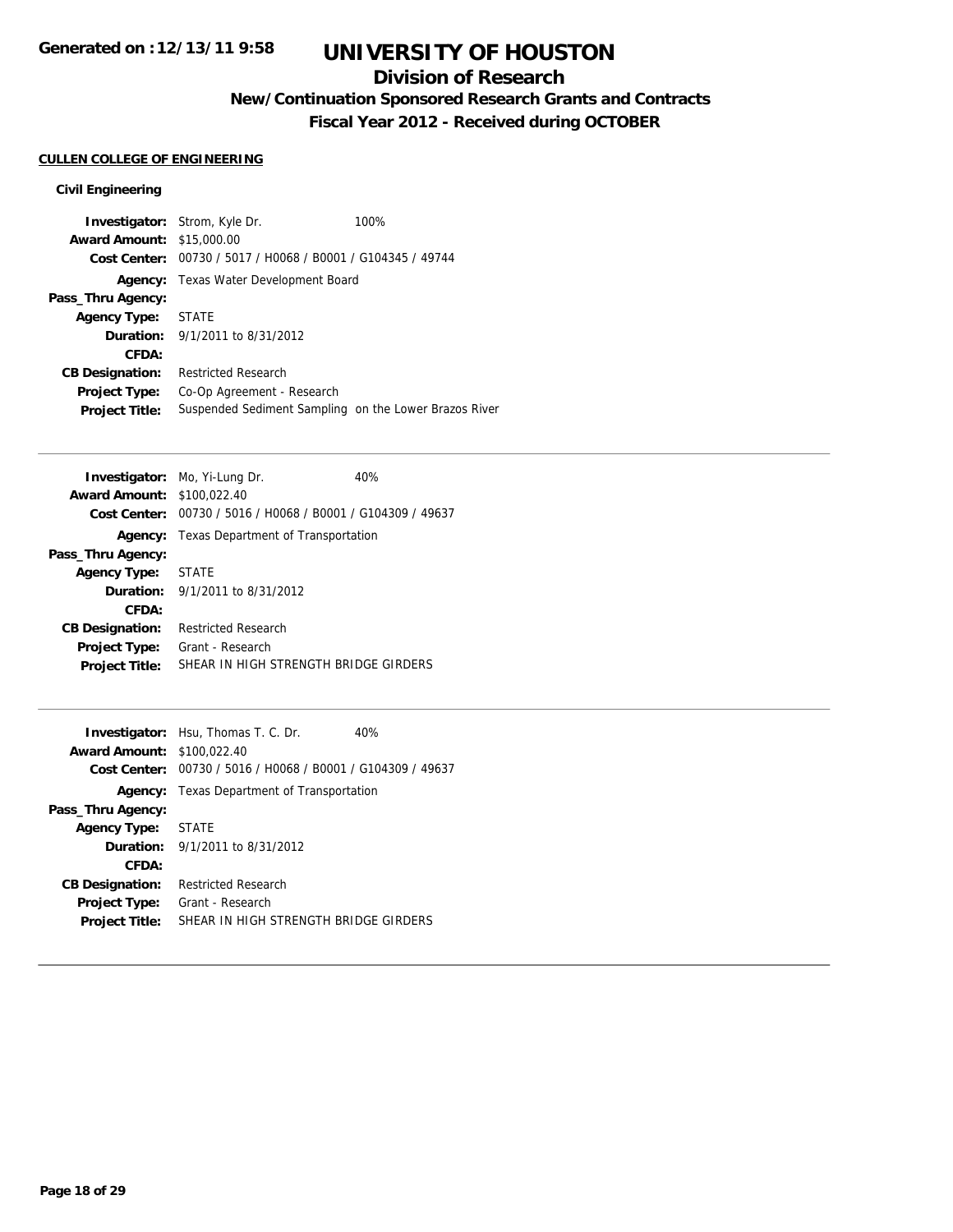# **Division of Research**

**New/Continuation Sponsored Research Grants and Contracts**

**Fiscal Year 2012 - Received during OCTOBER**

#### **CULLEN COLLEGE OF ENGINEERING**

## **Electrical & Computer Engineering**

|                                 | <b>Investigator:</b> Ruchhoeft, Paul Dr.                    |  | 21%                                                            |
|---------------------------------|-------------------------------------------------------------|--|----------------------------------------------------------------|
| <b>Award Amount: \$9,699.90</b> |                                                             |  |                                                                |
|                                 | Cost Center: 00730 / 5015 / H0070 / B0001 / G104403 / 49786 |  |                                                                |
| Agency:                         | University of Texas Medical Branch at Galveston             |  |                                                                |
| Pass_Thru Agency:               | National Institute of Allergy and Infectious Diseases       |  |                                                                |
| <b>Agency Type:</b>             | FEDERAL                                                     |  |                                                                |
|                                 | <b>Duration:</b> 3/1/2011 to 2/29/2012                      |  |                                                                |
| CFDA:                           | 93.855                                                      |  | Allergy, Immunology, and Transplantation Research              |
| <b>CB Designation:</b>          | <b>Restricted Research</b>                                  |  |                                                                |
| <b>Project Type:</b>            | Grant - Research                                            |  |                                                                |
| <b>Project Title:</b>           |                                                             |  | Towards the Development of a Syndrome-Specific Diagnostic Tool |

## **Mechanical Engineering**

|                                 | <b>Investigator:</b> Zimmerman, David C. Dr.<br>50%         |
|---------------------------------|-------------------------------------------------------------|
| <b>Award Amount: \$5,298.00</b> |                                                             |
|                                 | Cost Center: 00730 / 5016 / H0073 / B0001 / G101912 / 46711 |
|                                 | <b>Agency:</b> Texas A&M Engineering Experiment Station     |
| Pass_Thru Agency:               | <b>Qatar National Research Fund</b>                         |
| Agency Type:                    | <b>FOUNDATION</b>                                           |
|                                 | <b>Duration:</b> $5/11/2010$ to $5/10/2012$                 |
| CFDA:                           |                                                             |
| <b>CB Designation:</b>          | <b>Restricted Research</b>                                  |
| <b>Project Type:</b>            | Grant - Research                                            |
| <b>Project Title:</b>           | Nonlinear Structural Health Monitoring                      |
|                                 |                                                             |

| <b>Investigator:</b> Franchek, Matthew Dr.                  | 50% |
|-------------------------------------------------------------|-----|
| <b>Award Amount: \$5,298.00</b>                             |     |
| Cost Center: 00730 / 5016 / H0073 / B0001 / G101912 / 46711 |     |
| <b>Agency:</b> Texas A&M Engineering Experiment Station     |     |
| <b>Qatar National Research Fund</b>                         |     |
| FOUNDATION                                                  |     |
| <b>Duration:</b> $5/11/2010$ to $5/10/2012$                 |     |
|                                                             |     |
| <b>Restricted Research</b>                                  |     |
| Grant - Research                                            |     |
| Nonlinear Structural Health Monitoring                      |     |
|                                                             |     |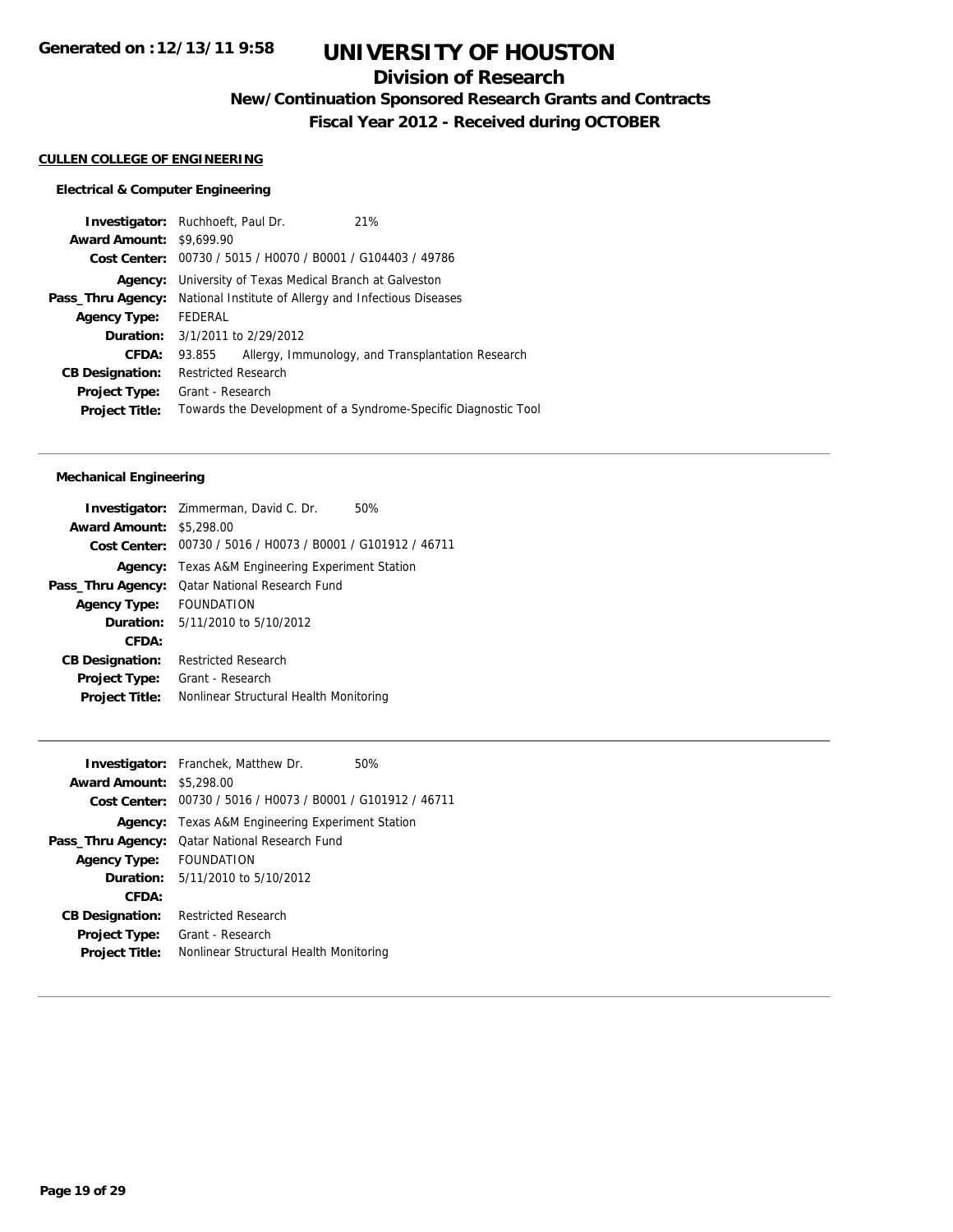# **Division of Research**

**New/Continuation Sponsored Research Grants and Contracts**

**Fiscal Year 2012 - Received during OCTOBER**

## **CULLEN COLLEGE OF ENGINEERING**

## **Mechanical Engineering**

| <b>Investigator:</b> Liu, Dong Dr. | 50%                                                                                                                                                                                 |  |  |
|------------------------------------|-------------------------------------------------------------------------------------------------------------------------------------------------------------------------------------|--|--|
| <b>Award Amount: \$59,999.00</b>   |                                                                                                                                                                                     |  |  |
|                                    | Cost Center: 00730 / 5013 / H0073 / B0001 / G100896 / 49690                                                                                                                         |  |  |
|                                    | <b>Agency:</b> Methodist Hospital Research Institute                                                                                                                                |  |  |
|                                    | <b>Pass_Thru Agency:</b> U.S. Army Medical Research Acquisition Activity                                                                                                            |  |  |
| <b>Agency Type:</b>                | FEDERAL                                                                                                                                                                             |  |  |
|                                    | <b>Duration:</b> 4/15/2011 to 4/15/2013                                                                                                                                             |  |  |
| <b>CFDA:</b>                       | Military Medical Research and Development<br>12.420                                                                                                                                 |  |  |
| <b>CB Designation:</b>             | <b>Restricted Research</b>                                                                                                                                                          |  |  |
| <b>Project Type:</b>               | Grant - Research                                                                                                                                                                    |  |  |
| <b>Project Title:</b>              | Magnetic Self-Assembly of Linear Chain Lattices of Neural Stem Cells Labeled with Magnetite Cationic Liposomes for<br>in vivo Spinal Cord Nerve Regeneration without Using Scaffold |  |  |

|                                  | <b>Investigator:</b> Franchek, Matthew Dr.                  | 50% |
|----------------------------------|-------------------------------------------------------------|-----|
| <b>Award Amount: \$61,250.00</b> |                                                             |     |
|                                  | Cost Center: 00730 / 5016 / H0073 / B0001 / G098148 / 46612 |     |
| Agency:                          | Texas A&M Engineering Experiment Station                    |     |
| Pass_Thru Agency:                | <b>Qatar National Research Fund</b>                         |     |
| <b>Agency Type:</b>              | <b>FOUNDATION</b>                                           |     |
|                                  | <b>Duration:</b> $5/11/2010$ to $5/10/2012$                 |     |
| CFDA:                            |                                                             |     |
| <b>CB Designation:</b>           | <b>Restricted Research</b>                                  |     |
| <b>Project Type:</b>             | Grant - Research                                            |     |
| <b>Project Title:</b>            | Nonlinear Structural Health Monitoring                      |     |
|                                  |                                                             |     |

| <b>Investigator:</b> Sun, Li Dr. | 50%                                                                                                                                                                                 |  |  |
|----------------------------------|-------------------------------------------------------------------------------------------------------------------------------------------------------------------------------------|--|--|
| <b>Award Amount: \$59,999.00</b> |                                                                                                                                                                                     |  |  |
| <b>Cost Center:</b>              | 00730 / 5013 / H0073 / B0001 / G100896 / 49690                                                                                                                                      |  |  |
|                                  | Agency: Methodist Hospital Research Institute                                                                                                                                       |  |  |
|                                  | <b>Pass_Thru Agency:</b> U.S. Army Medical Research Acquisition Activity                                                                                                            |  |  |
| <b>Agency Type:</b>              | FEDERAL                                                                                                                                                                             |  |  |
|                                  | <b>Duration:</b> 4/15/2011 to 4/15/2013                                                                                                                                             |  |  |
| <b>CFDA:</b>                     | Military Medical Research and Development<br>12.420                                                                                                                                 |  |  |
| <b>CB Designation:</b>           | <b>Restricted Research</b>                                                                                                                                                          |  |  |
| <b>Project Type:</b>             | Grant - Research                                                                                                                                                                    |  |  |
| <b>Project Title:</b>            | Magnetic Self-Assembly of Linear Chain Lattices of Neural Stem Cells Labeled with Magnetite Cationic Liposomes for<br>in vivo Spinal Cord Nerve Regeneration without Using Scaffold |  |  |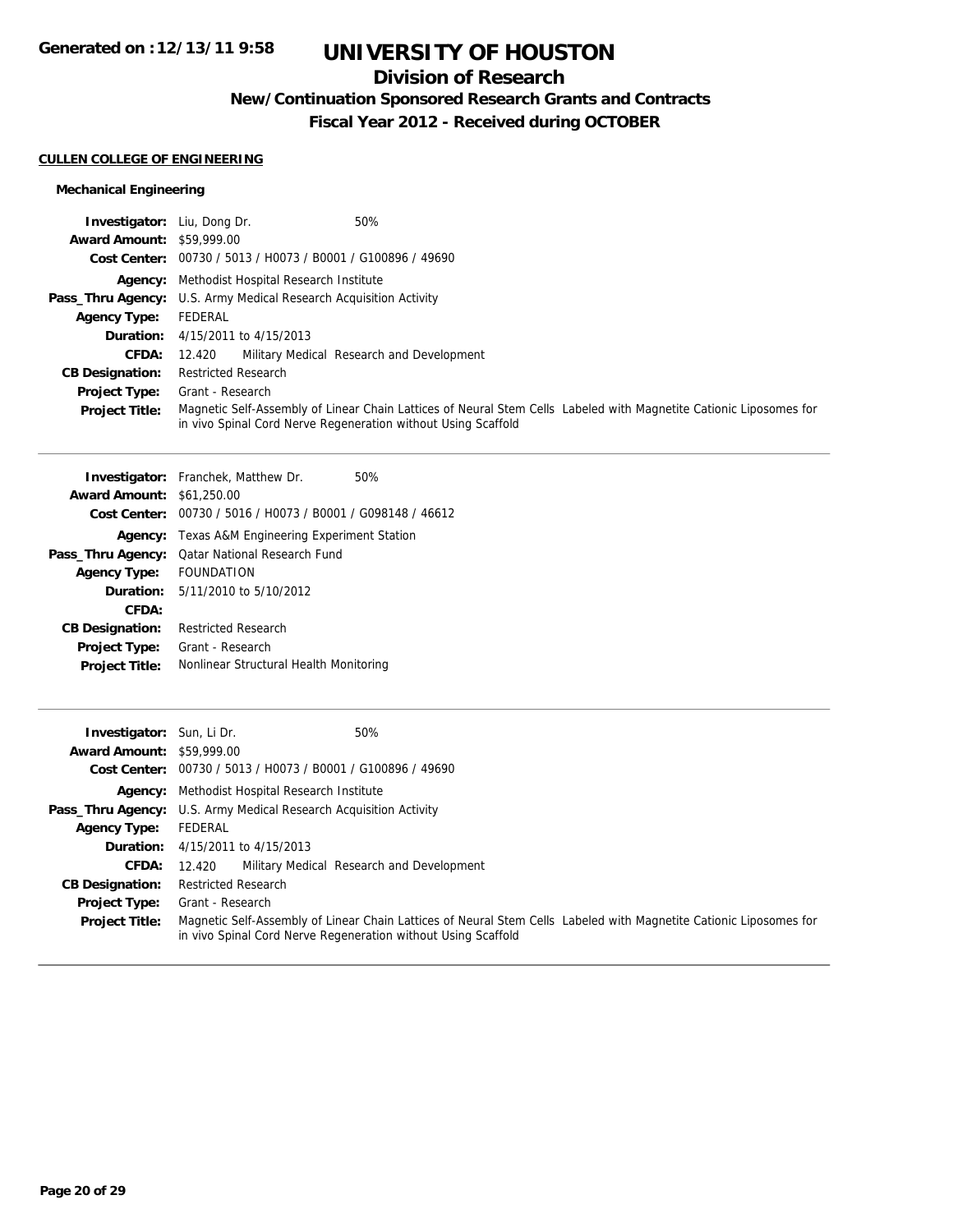## **Division of Research**

**New/Continuation Sponsored Research Grants and Contracts**

**Fiscal Year 2012 - Received during OCTOBER**

#### **CULLEN COLLEGE OF ENGINEERING**

#### **Mechanical Engineering**

**Investigator:** Zimmerman, David C. Dr. 50% **Award Amount:** \$61,250.00 **Cost Center:** 00730 / 5016 / H0073 / B0001 / G098148 / 46612 **Agency:** Texas A&M Engineering Experiment Station **Pass\_Thru Agency:** Qatar National Research Fund **Agency Type:** FOUNDATION **Duration:** 5/11/2010 to 5/10/2012 **CFDA: CB Designation:** Restricted Research **Project Type:** Grant - Research **Project Title:** Nonlinear Structural Health Monitoring

#### **Texas Hurricane Center for Innovative Technology**

|                                 | <b>Investigator:</b> Vipulanandan, Cumaraswamy Di20%                            |  |  |
|---------------------------------|---------------------------------------------------------------------------------|--|--|
| <b>Award Amount: \$8,000.00</b> |                                                                                 |  |  |
|                                 | Cost Center: 00730 / 5022 / H0069 / B0100 / G102206 / 47431                     |  |  |
|                                 | <b>Agency:</b> Five Star Products                                               |  |  |
| Pass_Thru Agency:               |                                                                                 |  |  |
| <b>Agency Type:</b>             | PROFIT                                                                          |  |  |
|                                 | <b>Duration:</b> 8/16/2010 to 8/31/2012                                         |  |  |
| CFDA:                           |                                                                                 |  |  |
| <b>CB Designation:</b>          | <b>Restricted Research</b>                                                      |  |  |
| Project Type:                   | Contract - Research                                                             |  |  |
| <b>Project Title:</b>           | Development and Characterization of Smart Grout, Concrete and Asphalt Materials |  |  |
|                                 |                                                                                 |  |  |

### **DIVISION OF RESEARCH**

### **Center for Biomedical & Environmental Genomics**

**Investigator:** Chapman, Barbara M. Dr. 50% **Award Amount:** \$85,480.50 **Cost Center:** 00730 / 5043 / H0546 / B0001 / G101840 / 47011 **Agency:** UT-Battelle, LLC Pass\_Thru Agency: U.S. Department of Energy-Oak Ridge **Agency Type:** FEDERAL **Duration:** 7/28/2010 to 3/15/2012 **CFDA:** 81.000 Department of Energy **CB Designation:** Restricted Research **Project Type:** Contract - Research **Project Title:** Preparation of the OpenSHMEM API for the HPC community and Chapel Environment Maturation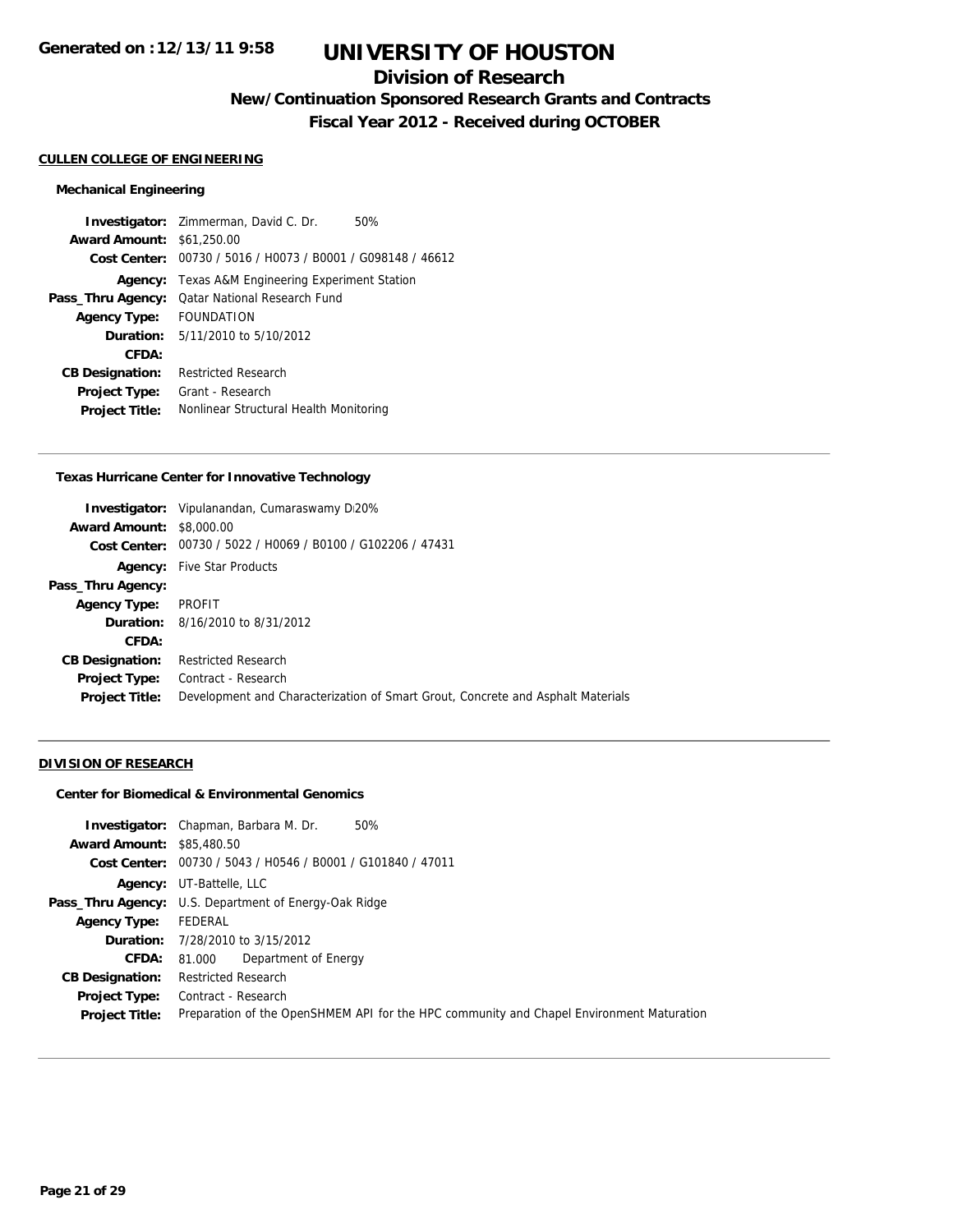# **Division of Research**

**New/Continuation Sponsored Research Grants and Contracts**

**Fiscal Year 2012 - Received during OCTOBER**

## **DIVISION OF RESEARCH**

### **Center for Neuromotor & Biomechanics Research**

**Investigator:** O'Connor, Daniel Dr. 75% **Award Amount:** \$301,500.00 **Cost Center:** 00730 / 5022 / H0521 / B0001 / G104391 / 49820 **Agency:** Joe W. King Orthopedic Institute **Pass\_Thru Agency: Agency Type:** PROFIT **Duration:** 12/1/2011 to 11/30/2014 **CFDA: CB Designation:** Restricted Research **Project Type:** Contract - Research **Project Title:** Clinical and Translational Methods and Outcomes in Orthopedic Surgery

|                                   | <b>Investigator:</b> Clarke, Mark Dr.                       | 25%                                                                   |
|-----------------------------------|-------------------------------------------------------------|-----------------------------------------------------------------------|
| <b>Award Amount: \$100,500.00</b> |                                                             |                                                                       |
|                                   | Cost Center: 00730 / 5022 / H0521 / B0001 / G104391 / 49820 |                                                                       |
|                                   | <b>Agency:</b> Joe W. King Orthopedic Institute             |                                                                       |
| Pass_Thru Agency:                 |                                                             |                                                                       |
| <b>Agency Type:</b>               | <b>PROFIT</b>                                               |                                                                       |
|                                   | <b>Duration:</b> 12/1/2011 to 11/30/2014                    |                                                                       |
| CFDA:                             |                                                             |                                                                       |
| <b>CB Designation:</b>            | <b>Restricted Research</b>                                  |                                                                       |
| <b>Project Type:</b>              | Contract - Research                                         |                                                                       |
| <b>Project Title:</b>             |                                                             | Clinical and Translational Methods and Outcomes in Orthopedic Surgery |
|                                   |                                                             |                                                                       |

#### **Institute for Molecular Design**

|                                  | <b>Investigator:</b> Cheung, Margaret Dr.                   | 10%                                                                |  |
|----------------------------------|-------------------------------------------------------------|--------------------------------------------------------------------|--|
| <b>Award Amount: \$36,574.80</b> |                                                             |                                                                    |  |
|                                  | Cost Center: 00730 / 5013 / H0112 / B0001 / G102142 / 49699 |                                                                    |  |
|                                  | <b>Agency:</b> National Institutes of Health                |                                                                    |  |
| Pass_Thru Agency:                |                                                             |                                                                    |  |
| <b>Agency Type:</b>              | FEDERAL                                                     |                                                                    |  |
|                                  | <b>Duration:</b> 9/30/2011 to 8/31/2016                     |                                                                    |  |
| CFDA:                            | 93.859                                                      | Pharmacology, Physiology, and Biological Chemistry Research        |  |
| <b>CB Designation:</b>           | <b>Restricted Research</b>                                  |                                                                    |  |
| <b>Project Type:</b>             | Grant - Research                                            |                                                                    |  |
| <b>Project Title:</b>            |                                                             | Manipulating Signaling Proteins for Target Binding and Recognition |  |
|                                  |                                                             |                                                                    |  |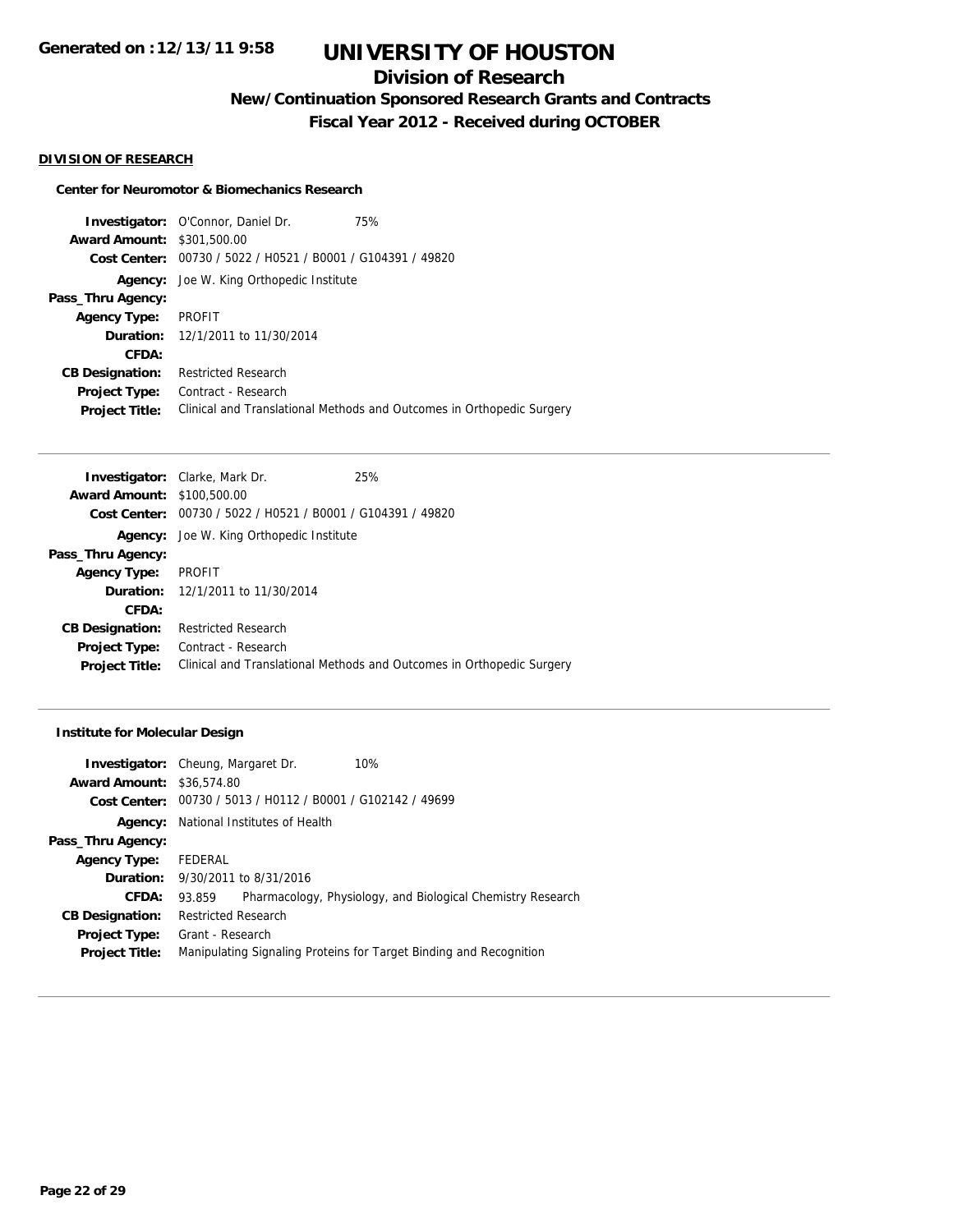# **Division of Research**

**New/Continuation Sponsored Research Grants and Contracts**

**Fiscal Year 2012 - Received during OCTOBER**

## **DIVISION OF RESEARCH**

## **Texas Learning/Computation Center**

|                                  | 25%<br><b>Investigator:</b> Kakadiaris, Ioannis Dr.                                                    |
|----------------------------------|--------------------------------------------------------------------------------------------------------|
| <b>Award Amount: \$62,427.75</b> |                                                                                                        |
|                                  | Cost Center: 00730 / 5013 / H0246 / B0001 / G098752 / 46373                                            |
|                                  | <b>Agency:</b> U.S. Department of Justice - National Institute of Justice                              |
| Pass_Thru Agency:                |                                                                                                        |
| <b>Agency Type:</b>              | FEDERAL                                                                                                |
|                                  | <b>Duration:</b> 2/1/2010 to 12/31/2012                                                                |
| CFDA:                            | Justice Research, Development, and Evaluation Project Grants<br>16.560                                 |
| <b>CB Designation:</b>           | <b>Restricted Research</b>                                                                             |
| Project Type:                    | Grant - Research                                                                                       |
| <b>Project Title:</b>            | Learning Models for Predictive Behavioral Intent and Activity Analysis in Wide Area Video Surveillance |

|                                  | <b>Investigator:</b> Pavlidis, Ioannis Dr.                  | 50%                                                                       |  |
|----------------------------------|-------------------------------------------------------------|---------------------------------------------------------------------------|--|
| <b>Award Amount: \$25,000.00</b> |                                                             |                                                                           |  |
|                                  | Cost Center: 00730 / 5013 / H0246 / B0001 / G103975 / 49756 |                                                                           |  |
| Agency:                          | National Institute of Standards and Technology              |                                                                           |  |
| Pass_Thru Agency:                |                                                             |                                                                           |  |
| <b>Agency Type:</b>              | FEDERAL                                                     |                                                                           |  |
|                                  | <b>Duration:</b> 9/1/2011 to 8/31/2012                      |                                                                           |  |
| CFDA:                            | 11.609                                                      | Measurement and Engineering Research and Standards                        |  |
| <b>CB Designation:</b>           | <b>Restricted Research</b>                                  |                                                                           |  |
| <b>Project Type:</b>             | Grant - Research                                            |                                                                           |  |
| <b>Project Title:</b>            |                                                             | Identifying and Quantifying Facial Signs of Stress across the EM Spectrum |  |
|                                  |                                                             |                                                                           |  |

| <b>Award Amount: \$29,999.97</b> | 3%<br><b>Investigator:</b> Mehta, Paras Dr.                                                             |
|----------------------------------|---------------------------------------------------------------------------------------------------------|
|                                  | Cost Center: 00730 / 5013 / H0500 / B0001 / G103586 / 49817                                             |
|                                  |                                                                                                         |
|                                  | <b>Agency:</b> Centers for Disease Control                                                              |
| Pass_Thru Agency:                |                                                                                                         |
| <b>Agency Type:</b>              | FEDERAL                                                                                                 |
|                                  | <b>Duration:</b> 9/30/2011 to 9/29/2012                                                                 |
| <b>CFDA:</b>                     | Affordable Care Act (ACA) Childhood Obesity Research Demonstration<br>93.535                            |
| <b>CB Designation:</b>           | <b>Restricted Research</b>                                                                              |
| Project Type:                    | Grant - Research                                                                                        |
| <b>Project Title:</b>            | Best Evaluation Tools & Techniques for Effective Recommendations for Policies (BETTER Policy Decisions) |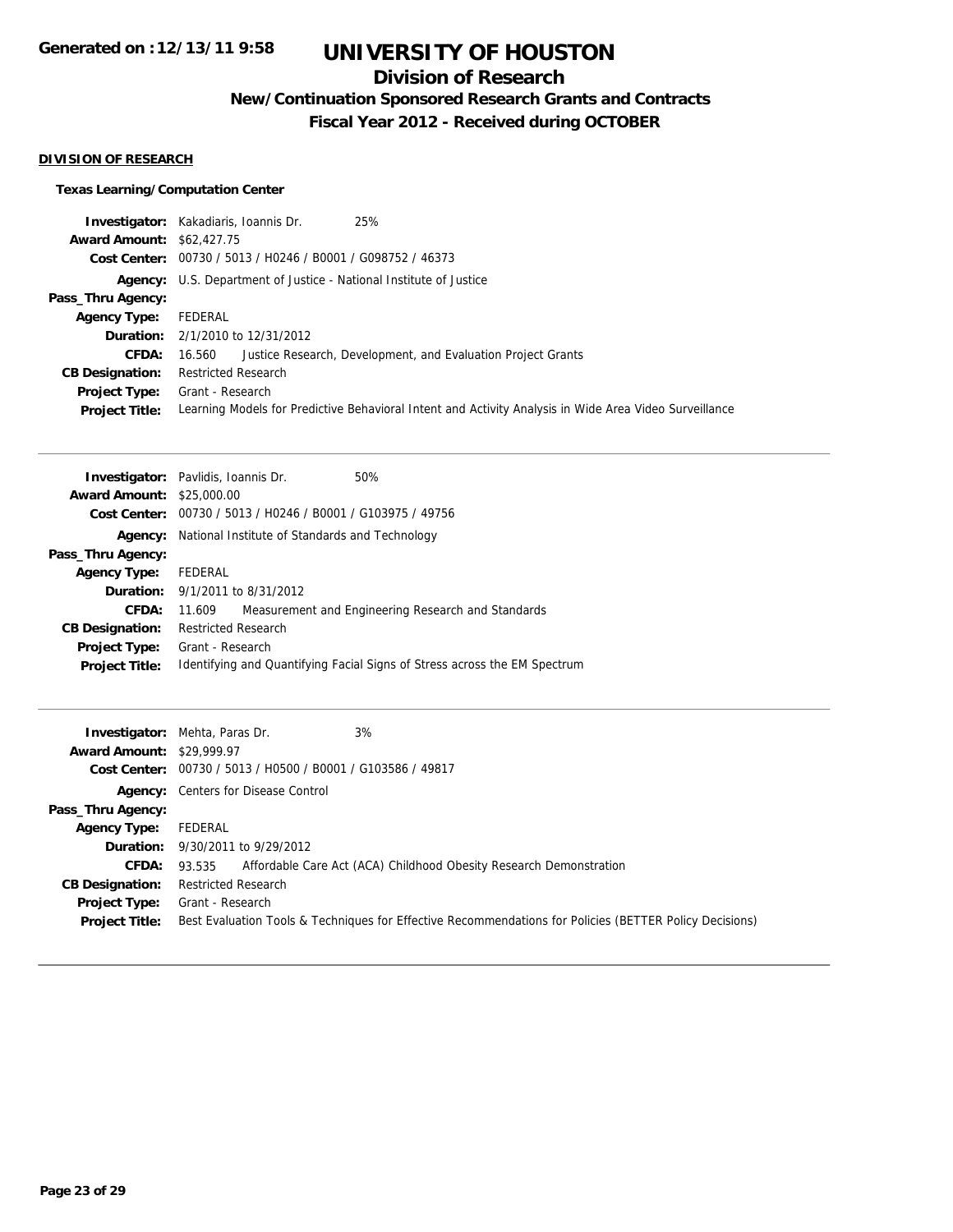## **Division of Research**

**New/Continuation Sponsored Research Grants and Contracts**

**Fiscal Year 2012 - Received during OCTOBER**

## **DIVISION OF RESEARCH**

## **Texas Learning/Computation Center**

| <b>Investigator:</b> Das, Mini Dr. |                                                             | 50%                                                                                 |  |
|------------------------------------|-------------------------------------------------------------|-------------------------------------------------------------------------------------|--|
| <b>Award Amount: \$67,800.50</b>   |                                                             |                                                                                     |  |
|                                    | Cost Center: 00730 / 5013 / H0112 / B0001 / G104432 / 49819 |                                                                                     |  |
|                                    | <b>Agency:</b> National Institutes of Health                |                                                                                     |  |
| Pass_Thru Agency:                  |                                                             |                                                                                     |  |
| <b>Agency Type:</b>                | FEDERAL                                                     |                                                                                     |  |
|                                    | <b>Duration:</b> 9/1/2011 to 8/31/2012                      |                                                                                     |  |
|                                    | <b>CFDA:</b> 93.398 Cancer Research Manpower                |                                                                                     |  |
| <b>CB Designation:</b>             | Restricted Research                                         |                                                                                     |  |
|                                    | <b>Project Type:</b> Grant - Research                       |                                                                                     |  |
| <b>Project Title:</b>              |                                                             | Addressing the Challenges in Transitioning from Mammography to Breast Tomosynthesis |  |

| <b>Investigator:</b> Francis, David Dr.                           |                            |                                                             | 10%                                                                  |
|-------------------------------------------------------------------|----------------------------|-------------------------------------------------------------|----------------------------------------------------------------------|
| <b>Award Amount: \$27,500.00</b>                                  |                            |                                                             |                                                                      |
|                                                                   |                            | Cost Center: 00730 / 5013 / H0288 / B0001 / G104367 / 49748 |                                                                      |
| Agency:                                                           |                            | RMC Research Corporation                                    |                                                                      |
| <b>Pass_Thru Agency:</b> USE DED100; U.S. Department of Education |                            |                                                             |                                                                      |
| <b>Agency Type:</b>                                               | FEDERAL                    |                                                             |                                                                      |
|                                                                   |                            | <b>Duration:</b> $10/1/2011$ to $9/30/2012$                 |                                                                      |
| <b>CFDA:</b>                                                      | 84.305                     |                                                             | National Institute on Student Achievement, Curriculum and Assessment |
| <b>CB Designation:</b>                                            | <b>Restricted Research</b> |                                                             |                                                                      |
| Project Type:                                                     | Grant - Research           |                                                             |                                                                      |
| <b>Project Title:</b>                                             | Center on Instruction      |                                                             |                                                                      |

| <b>Award Amount: \$62,427.75</b>              | 25%<br><b>Investigator:</b> Shah, Shishir Dr.<br>Cost Center: 00730 / 5013 / H0246 / B0001 / G098752 / 46373               |
|-----------------------------------------------|----------------------------------------------------------------------------------------------------------------------------|
|                                               | <b>Agency:</b> U.S. Department of Justice - National Institute of Justice                                                  |
| Pass_Thru Agency:                             |                                                                                                                            |
| Agency Type:                                  | FEDERAL                                                                                                                    |
|                                               | <b>Duration:</b> 2/1/2010 to 12/31/2012                                                                                    |
| <b>CFDA:</b>                                  | Justice Research, Development, and Evaluation Project Grants<br>16.560                                                     |
| <b>CB Designation:</b>                        | <b>Restricted Research</b>                                                                                                 |
| <b>Project Type:</b><br><b>Project Title:</b> | Grant - Research<br>Learning Models for Predictive Behavioral Intent and Activity Analysis in Wide Area Video Surveillance |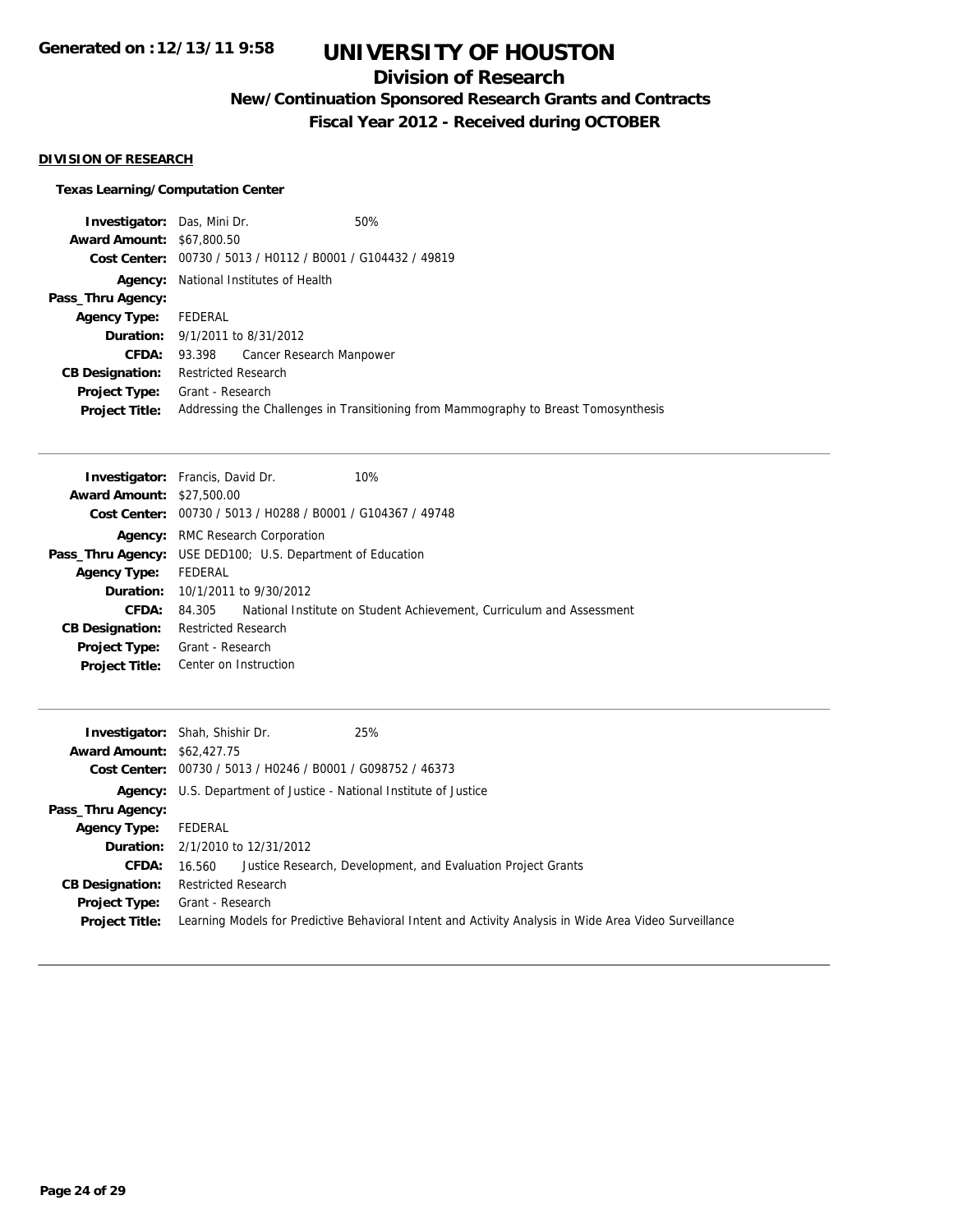# **Division of Research**

**New/Continuation Sponsored Research Grants and Contracts**

**Fiscal Year 2012 - Received during OCTOBER**

#### **DIVISION OF RESEARCH**

## **Texas Learning/Computation Center**

| <b>Investigator:</b> Francis, David Dr. |                                                                     |                                         | 10%                                                                         |  |
|-----------------------------------------|---------------------------------------------------------------------|-----------------------------------------|-----------------------------------------------------------------------------|--|
| <b>Award Amount: \$1,343.12</b>         |                                                                     |                                         |                                                                             |  |
|                                         | Cost Center: 00730 / 5015 / H0288 / B0001 / G104364 / 49878         |                                         |                                                                             |  |
|                                         | <b>Agency:</b> University of Texas Health Science Center at Houston |                                         |                                                                             |  |
|                                         | <b>Pass_Thru Agency:</b> U.S. Department of Education               |                                         |                                                                             |  |
| <b>Agency Type:</b>                     | FEDERAL                                                             |                                         |                                                                             |  |
|                                         |                                                                     | <b>Duration:</b> 9/1/2011 to 12/15/2011 |                                                                             |  |
| CFDA:                                   |                                                                     |                                         | 84.305 National Institute on Student Achievement, Curriculum and Assessment |  |
| <b>CB Designation:</b>                  |                                                                     | Non Restricted Research                 |                                                                             |  |
| <b>Project Type:</b>                    | Grant - Research                                                    |                                         |                                                                             |  |
| <b>Project Title:</b>                   |                                                                     |                                         | Salary Reimbursement Agreement for Maria Hernandez                          |  |

| <b>Investigator:</b> Cheung, Margaret Dr. |                                              |                                                             | 25%                                                                |
|-------------------------------------------|----------------------------------------------|-------------------------------------------------------------|--------------------------------------------------------------------|
| <b>Award Amount: \$91,437.00</b>          |                                              |                                                             |                                                                    |
|                                           |                                              | Cost Center: 00730 / 5013 / H0112 / B0001 / G102142 / 49699 |                                                                    |
|                                           | <b>Agency:</b> National Institutes of Health |                                                             |                                                                    |
| Pass_Thru Agency:                         |                                              |                                                             |                                                                    |
| <b>Agency Type:</b>                       | FEDERAL                                      |                                                             |                                                                    |
|                                           |                                              | <b>Duration:</b> 9/30/2011 to 8/31/2016                     |                                                                    |
| CFDA:                                     | 93.859                                       |                                                             | Pharmacology, Physiology, and Biological Chemistry Research        |
| <b>CB Designation:</b>                    | <b>Restricted Research</b>                   |                                                             |                                                                    |
| <b>Project Type:</b>                      | Grant - Research                             |                                                             |                                                                    |
| <b>Project Title:</b>                     |                                              |                                                             | Manipulating Signaling Proteins for Target Binding and Recognition |
|                                           |                                              |                                                             |                                                                    |

## **Texas Obesity Research Center**

|                                  | 5%<br><b>Investigator:</b> Bhargava, Alok Dr.                                                           |
|----------------------------------|---------------------------------------------------------------------------------------------------------|
| <b>Award Amount: \$49,999.95</b> |                                                                                                         |
|                                  | Cost Center: 00730 / 5013 / H0500 / B0001 / G103586 / 49817                                             |
|                                  | <b>Agency:</b> Centers for Disease Control                                                              |
| Pass_Thru Agency:                |                                                                                                         |
| <b>Agency Type:</b>              | FEDERAL                                                                                                 |
|                                  | <b>Duration:</b> $9/30/2011$ to $9/29/2012$                                                             |
| <b>CFDA:</b>                     | Affordable Care Act (ACA) Childhood Obesity Research Demonstration<br>93.535                            |
| <b>CB Designation:</b>           | <b>Restricted Research</b>                                                                              |
| Project Type:                    | Grant - Research                                                                                        |
| <b>Project Title:</b>            | Best Evaluation Tools & Techniques for Effective Recommendations for Policies (BETTER Policy Decisions) |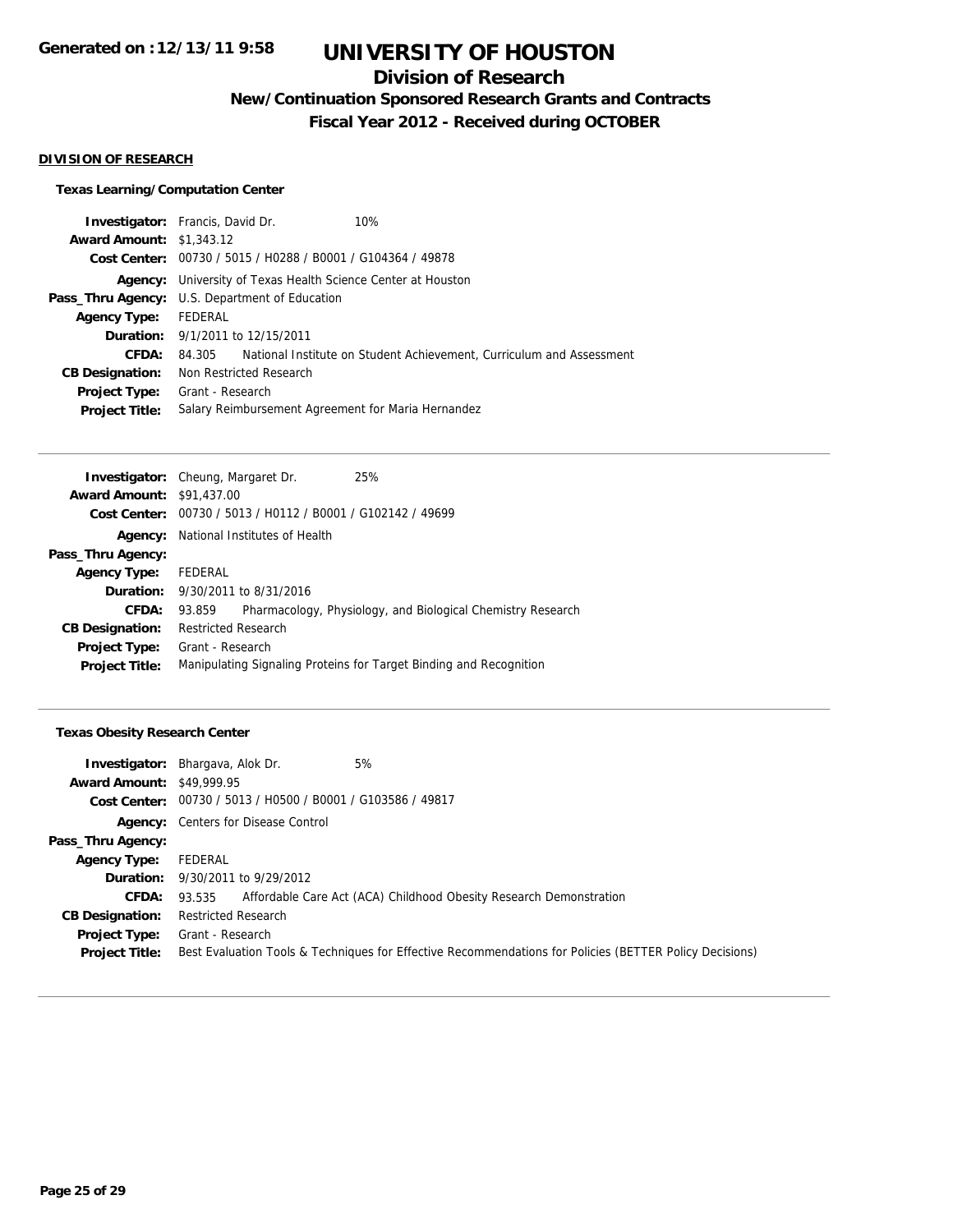# **Division of Research**

**New/Continuation Sponsored Research Grants and Contracts**

**Fiscal Year 2012 - Received during OCTOBER**

## **DIVISION OF RESEARCH**

## **Texas Obesity Research Center**

|                                  | 5%<br><b>Investigator:</b> Layne, Charles S. Dr.                                                        |
|----------------------------------|---------------------------------------------------------------------------------------------------------|
| <b>Award Amount: \$49,999.95</b> |                                                                                                         |
|                                  | Cost Center: 00730 / 5013 / H0500 / B0001 / G103586 / 49817                                             |
|                                  | <b>Agency:</b> Centers for Disease Control                                                              |
| Pass_Thru Agency:                |                                                                                                         |
| <b>Agency Type:</b>              | FEDERAL                                                                                                 |
|                                  | <b>Duration:</b> 9/30/2011 to 9/29/2012                                                                 |
|                                  | <b>CFDA:</b> 93.535 Affordable Care Act (ACA) Childhood Obesity Research Demonstration                  |
| <b>CB Designation:</b>           | <b>Restricted Research</b>                                                                              |
| Project Type:                    | Grant - Research                                                                                        |
| <b>Project Title:</b>            | Best Evaluation Tools & Techniques for Effective Recommendations for Policies (BETTER Policy Decisions) |

|                                  | 7.5%<br><b>Investigator:</b> Ledoux, Tracey Dr.                                                         |
|----------------------------------|---------------------------------------------------------------------------------------------------------|
| <b>Award Amount: \$74,999.93</b> |                                                                                                         |
|                                  | Cost Center: 00730 / 5013 / H0500 / B0001 / G103586 / 49817                                             |
|                                  | <b>Agency:</b> Centers for Disease Control                                                              |
| Pass_Thru Agency:                |                                                                                                         |
| <b>Agency Type:</b>              | FEDERAL                                                                                                 |
|                                  | <b>Duration:</b> 9/30/2011 to 9/29/2012                                                                 |
| <b>CFDA:</b>                     | Affordable Care Act (ACA) Childhood Obesity Research Demonstration<br>93.535                            |
| <b>CB Designation:</b>           | <b>Restricted Research</b>                                                                              |
| Project Type:                    | Grant - Research                                                                                        |
| <b>Project Title:</b>            | Best Evaluation Tools & Techniques for Effective Recommendations for Policies (BETTER Policy Decisions) |

| <b>Award Amount: \$99,999.90</b> | 10%<br><b>Investigator:</b> Lee, Rebecca Dr.<br>Cost Center: 00730 / 5013 / H0500 / B0001 / G103586 / 49817 |
|----------------------------------|-------------------------------------------------------------------------------------------------------------|
|                                  | <b>Agency:</b> Centers for Disease Control                                                                  |
| Pass_Thru Agency:                |                                                                                                             |
| <b>Agency Type:</b>              | FEDERAL                                                                                                     |
|                                  | <b>Duration:</b> 9/30/2011 to 9/29/2012                                                                     |
| <b>CFDA:</b>                     | Affordable Care Act (ACA) Childhood Obesity Research Demonstration<br>93.535                                |
| <b>CB Designation:</b>           | <b>Restricted Research</b>                                                                                  |
| <b>Project Type:</b>             | Grant - Research                                                                                            |
| <b>Project Title:</b>            | Best Evaluation Tools & Techniques for Effective Recommendations for Policies (BETTER Policy Decisions)     |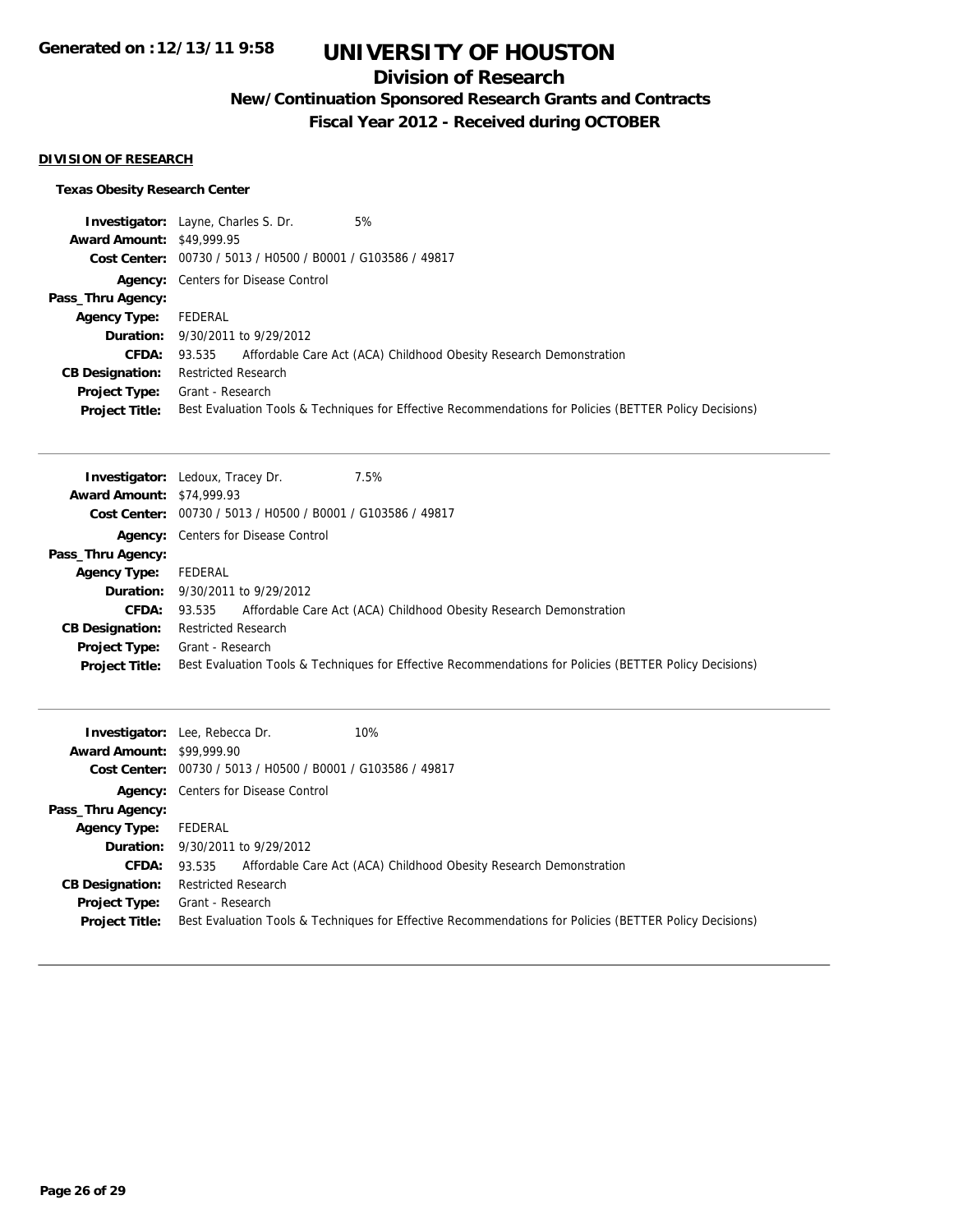# **Division of Research**

**New/Continuation Sponsored Research Grants and Contracts**

**Fiscal Year 2012 - Received during OCTOBER**

## **DIVISION OF RESEARCH**

## **Texas Obesity Research Center**

|                                   | <b>Investigator:</b> O'Connor, Daniel Dr.<br>20%                                                        |
|-----------------------------------|---------------------------------------------------------------------------------------------------------|
| <b>Award Amount: \$199,999.80</b> |                                                                                                         |
|                                   | Cost Center: 00730 / 5013 / H0500 / B0001 / G103586 / 49817                                             |
|                                   | <b>Agency:</b> Centers for Disease Control                                                              |
| Pass_Thru Agency:                 |                                                                                                         |
| <b>Agency Type:</b>               | FEDERAL                                                                                                 |
|                                   | <b>Duration:</b> 9/30/2011 to 9/29/2012                                                                 |
| <b>CFDA:</b>                      | 93.535 Affordable Care Act (ACA) Childhood Obesity Research Demonstration                               |
| <b>CB Designation:</b>            | <b>Restricted Research</b>                                                                              |
| Project Type:                     | Grant - Research                                                                                        |
| <b>Project Title:</b>             | Best Evaluation Tools & Techniques for Effective Recommendations for Policies (BETTER Policy Decisions) |

#### **TIMES**

|                                   | <b>Investigator:</b> Mehta, Paras Dr.<br>21%                                                            |
|-----------------------------------|---------------------------------------------------------------------------------------------------------|
| <b>Award Amount: \$209,999.79</b> |                                                                                                         |
|                                   | Cost Center: 00730 / 5013 / H0500 / B0001 / G103586 / 49817                                             |
|                                   | <b>Agency:</b> Centers for Disease Control                                                              |
| Pass_Thru Agency:                 |                                                                                                         |
| <b>Agency Type:</b>               | FEDERAL                                                                                                 |
|                                   | <b>Duration:</b> 9/30/2011 to 9/29/2012                                                                 |
| <b>CFDA:</b>                      | 93.535 Affordable Care Act (ACA) Childhood Obesity Research Demonstration                               |
| <b>CB Designation:</b>            | <b>Restricted Research</b>                                                                              |
| Project Type:                     | Grant - Research                                                                                        |
| <b>Project Title:</b>             | Best Evaluation Tools & Techniques for Effective Recommendations for Policies (BETTER Policy Decisions) |
|                                   |                                                                                                         |

| <b>Investigator:</b> Francis, David Dr.<br>70%                    |                                                                      |
|-------------------------------------------------------------------|----------------------------------------------------------------------|
| <b>Award Amount: \$192,500.00</b>                                 |                                                                      |
| Cost Center: 00730 / 5013 / H0288 / B0001 / G104367 / 49748       |                                                                      |
| <b>Agency:</b> RMC Research Corporation                           |                                                                      |
| <b>Pass_Thru Agency:</b> USE DED100; U.S. Department of Education |                                                                      |
| FEDERAL                                                           |                                                                      |
| <b>Duration:</b> 10/1/2011 to 9/30/2012                           |                                                                      |
| 84.305                                                            |                                                                      |
| <b>Restricted Research</b>                                        |                                                                      |
| Grant - Research<br><b>Project Type:</b>                          |                                                                      |
| Center on Instruction<br><b>Project Title:</b>                    |                                                                      |
|                                                                   | National Institute on Student Achievement, Curriculum and Assessment |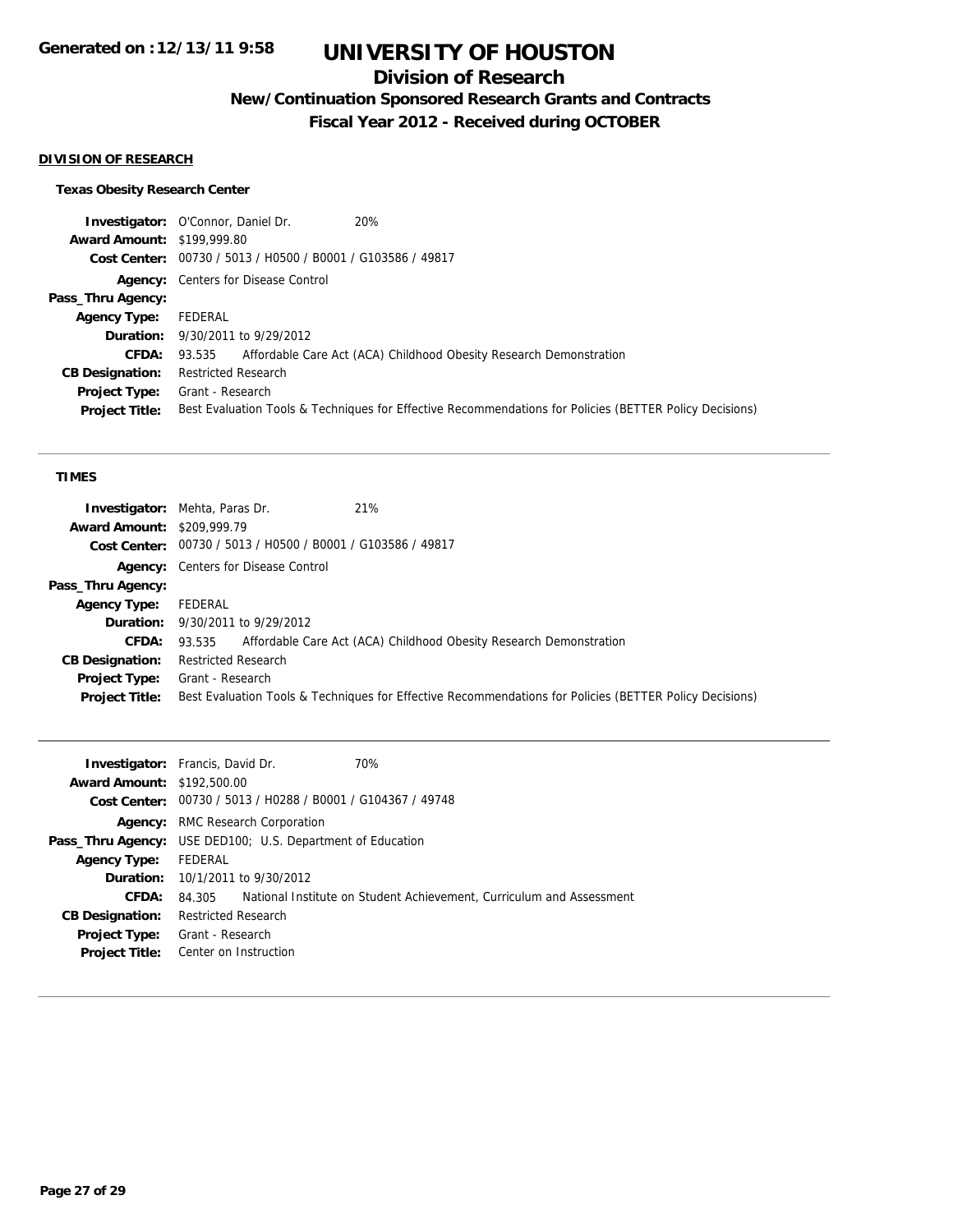# **Division of Research**

## **New/Continuation Sponsored Research Grants and Contracts**

**Fiscal Year 2012 - Received during OCTOBER**

#### **DIVISION OF RESEARCH**

## **TIMES**

| <b>Investigator:</b> Francis, David Dr. |                                                                     |  | 70%                                                                  |  |
|-----------------------------------------|---------------------------------------------------------------------|--|----------------------------------------------------------------------|--|
| <b>Award Amount: \$9,401.81</b>         |                                                                     |  |                                                                      |  |
|                                         | Cost Center: 00730 / 5015 / H0288 / B0001 / G104364 / 49878         |  |                                                                      |  |
|                                         | <b>Agency:</b> University of Texas Health Science Center at Houston |  |                                                                      |  |
|                                         | <b>Pass_Thru Agency:</b> U.S. Department of Education               |  |                                                                      |  |
| <b>Agency Type:</b>                     | FEDERAL                                                             |  |                                                                      |  |
|                                         | <b>Duration:</b> 9/1/2011 to 12/15/2011                             |  |                                                                      |  |
| CFDA:                                   | 84.305                                                              |  | National Institute on Student Achievement, Curriculum and Assessment |  |
| <b>CB Designation:</b>                  | Non Restricted Research                                             |  |                                                                      |  |
| <b>Project Type:</b>                    | Grant - Research                                                    |  |                                                                      |  |
| <b>Project Title:</b>                   |                                                                     |  | Salary Reimbursement Agreement for Maria Hernandez                   |  |
|                                         |                                                                     |  |                                                                      |  |

## **GRADUATE COLLEGE OF SOCIAL WORK**

### **Child & Family for Innovative Research**

|                                  | <b>Investigator:</b> Steinberg, Catherine Dr.               | 100%                                                                  |
|----------------------------------|-------------------------------------------------------------|-----------------------------------------------------------------------|
| <b>Award Amount: \$13,979.00</b> |                                                             |                                                                       |
|                                  | Cost Center: 00730 / 5022 / H0509 / B0100 / G104025 / 49589 |                                                                       |
| Agency:                          | Working Partner                                             |                                                                       |
| Pass_Thru Agency:                |                                                             |                                                                       |
| <b>Agency Type:</b>              | <b>PROFIT</b>                                               |                                                                       |
|                                  | <b>Duration:</b> 7/1/2011 to 9/1/2014                       |                                                                       |
| CFDA:                            |                                                             |                                                                       |
| <b>CB Designation:</b>           | Non Restricted Research                                     |                                                                       |
| <b>Project Type:</b>             | Contract - Research                                         |                                                                       |
| <b>Project Title:</b>            |                                                             | <b>ChildBuilders: Program Evaluation of Three Prevention Programs</b> |